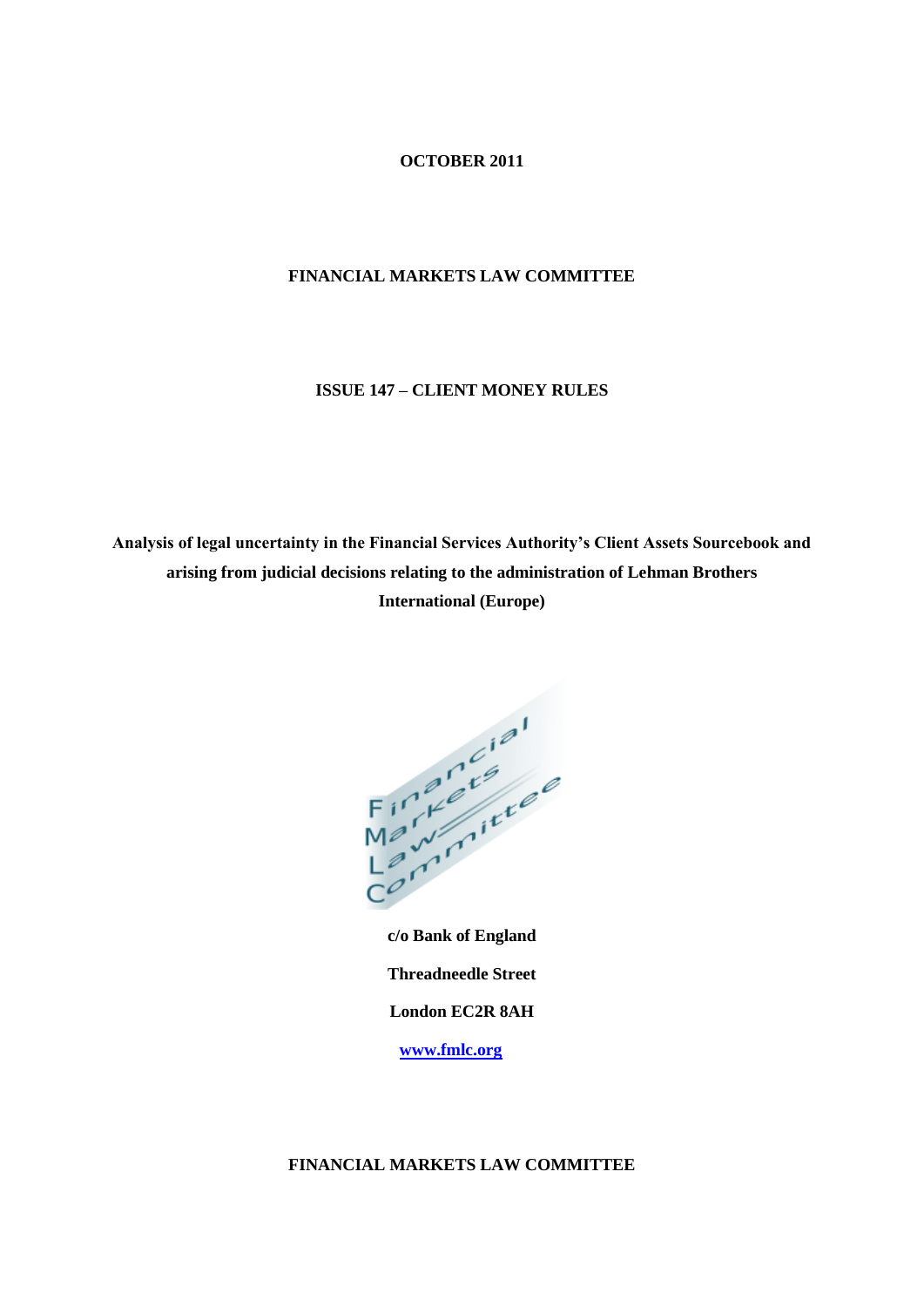# **ISSUE 147 – Client Money**

This paper has been produced by the FMLC Secretariat.**<sup>1</sup>** The FMLC is grateful to the following for their contributions:<sup>2</sup>

| Darren Fox           | Simmons & Simmons LLP   |
|----------------------|-------------------------|
| Barney Reynolds      | Shearman & Sterling LLP |
| Arun Srivastava      | Baker & McKenzie LLP    |
| <b>Stuart Willey</b> | White & Case LLP        |
| Joanna Perkins       | <b>FMLC</b>             |

And their comments:

| Lord Hoffmann       | <b>FMLC</b>             |
|---------------------|-------------------------|
| Chris Allen         | <b>Barclays Capital</b> |
| Pauline Ashall      | Linklaters LLP          |
| John Bonham         | Linklaters LLP          |
| <b>Guy Clayton</b>  | Morgan Stanley          |
| Alastair Fitzsimons | Pershing Limited        |
| Deborah Sabalot     | Consultant              |
| Anthony Hainsworth  | <b>BNP Paribas</b>      |

 **1** Joanna Perkins (FMLC Director), Andrew Henderson (FMLC Legal Assistant) and Stephanie Kluk (FMLC Research Assistant).

<sup>2</sup> Note that the contributors listed above act in a purely personal capacity. The names of the institutions that they represent are given for information purposes only. The Financial Services Authority was also represented on the working group as an observer.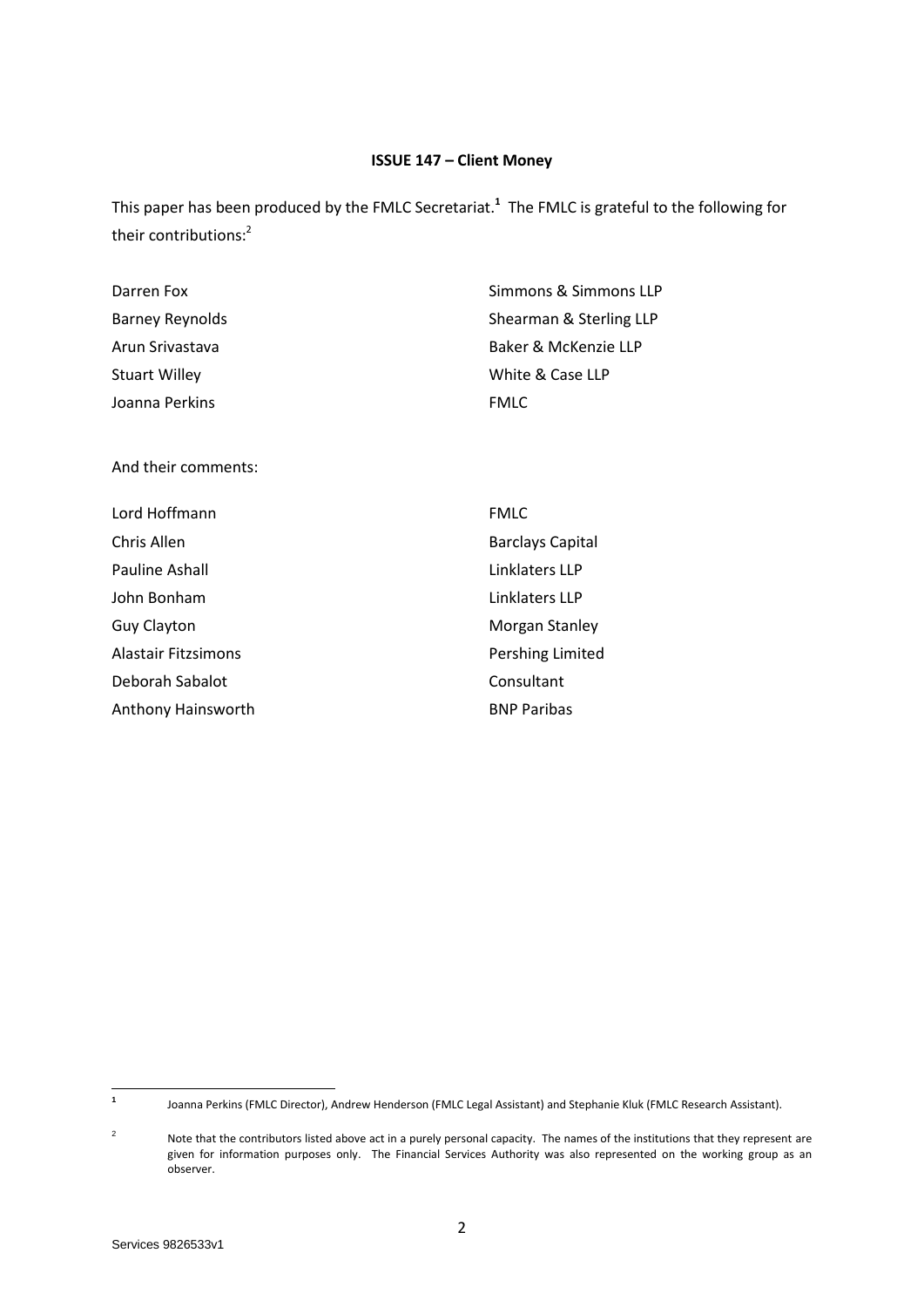## **CONTENTS**

| <b>INTRODUCTION</b>                      |    |
|------------------------------------------|----|
| <b>CREATION OF THE STATUTORY TRUST</b>   | 6  |
| THE EFFECT OF THE STATUTORY TRUST        | 11 |
| <b>POLICY OPTIONS AND SOLUTIONS</b>      | 16 |
| ANNEX ONE - SUGGESTED AMENDMENTS TO CASS | 22 |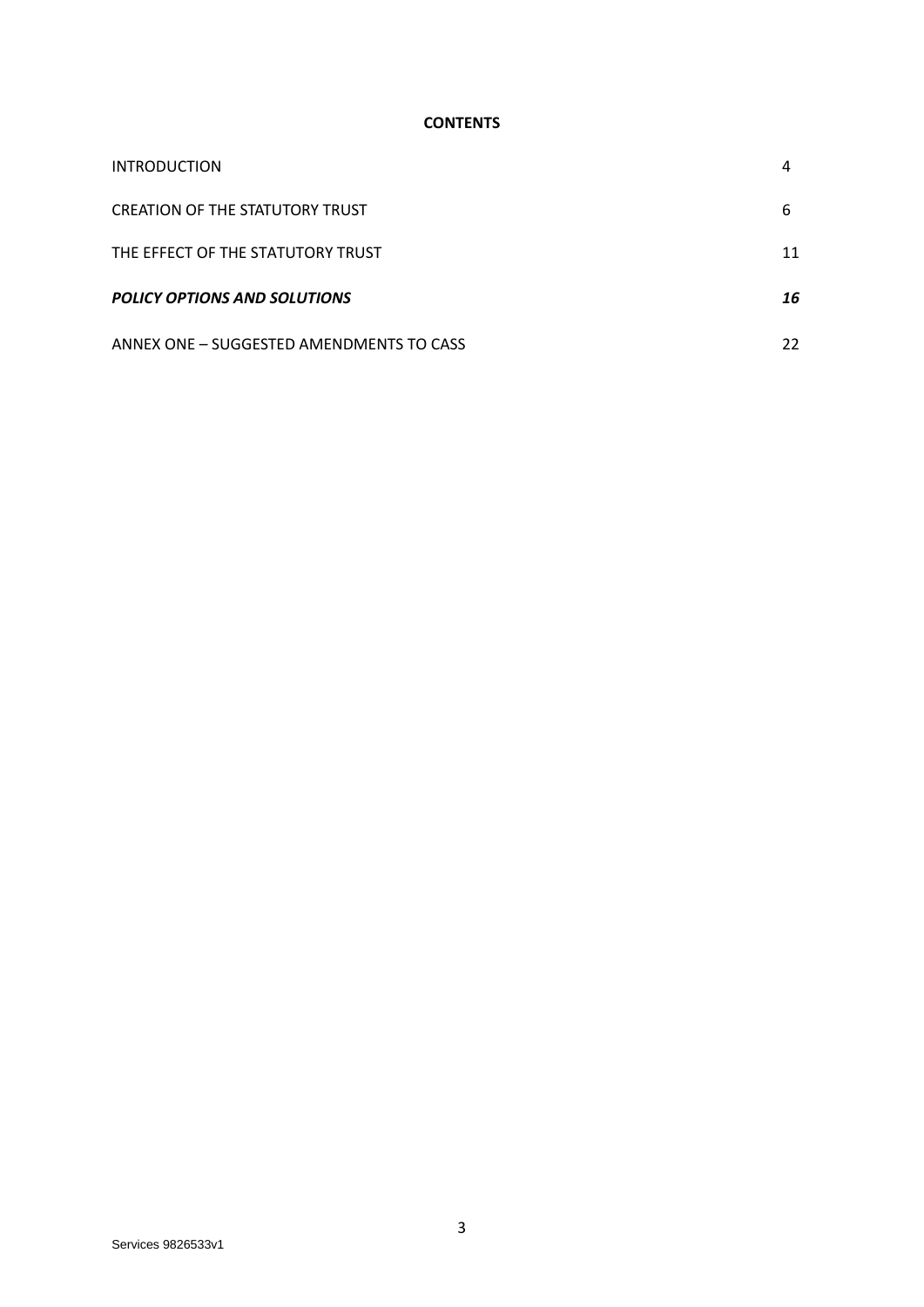# **INTRODUCTION**

# **Context**

- 1. The 2008 financial crisis has exposed various uncertainties regarding the holding of client monies by investment firms. In particular, the High Court's decision in *Lehman Brothers International (Europe) v CRC Credit Fund Limited and others* [2009] EWHC 3228 (Ch) and the decision of the Court of Appeal in *CRC Credit Fund Limited v GLG Investments Sub-Fund* [2010] EWCA Civ 917 (the "Lehman Case") have highlighted issues surrounding the nature and effect of the statutory trust created under Client Assets Sourcebook ("CASS") of the Financial Services Authority ("FSA") where an FSA authorised firm (a "Firm") fails to segregate properly the monies which it receives from a client.
- 2. The FMLC considers that these issues give rise to material legal uncertainty in the financial markets.
- 3. In response to the financial crisis, the FSA recently amended CASS. As the FSA indicates, during the consultation period it participated in the Court of Appeal hearing in the Lehman Case and gave careful consideration to ensure that the hearing would not adversely affect the policies proposed.<sup>3</sup> However, the FSA will only undertake a comprehensive review of the regime under CASS once the appeal to the Supreme Court in the Lehman Case has been decided in late 2011 or early 2012.
- 4. This FMLC has prepared this paper for the FSA in its consideration of CASS. In particular, the paper seeks to deal with:
	- a. the uncertainties highlighted in the High Court's decision in *Lehman Brothers International (Europe) v CRC Credit Fund Limited* and the decision of the Court of Appeal in the Lehman Case surrounding the point at which the statutory trust created pursuant to CASS arises;
	- b. the uncertainties regarding the nature of the assets and claims forming part of the statutory trust and the remedies available to the holders of the beneficial interests under the statutory trust where a Firm has failed to segregate monies in the client account; and
	- c. some policy solutions for addressing uncertainties above, including the power to transfer unsegregated monies from the "house" account to the "client" account and the power to treat a claim for client monies as an expense of a Firm's administration in cases where the statutory trust and/or proprietary remedies fail.

 $\frac{1}{3}$ 

See FSA Policy Statement 10/16, p 6.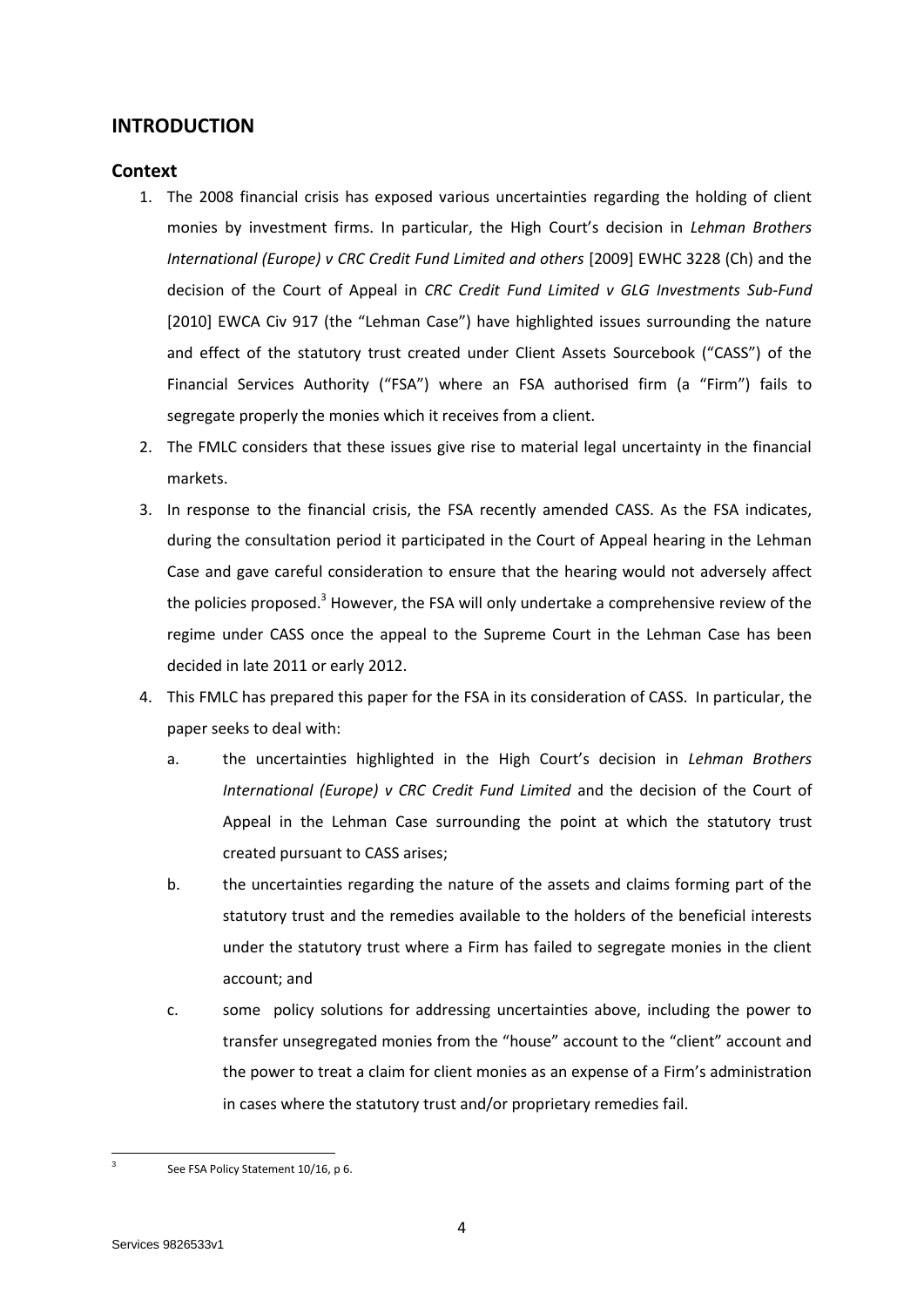- 5. It is not within the FMLC's remit to comment on policy issues. However, the FMLC notes some of the possible options for addressing issues of legal uncertainty, particularly that identified in section 3 below, would have the effect of creating a type of client preference in the event of the administration of a Firm or some other similar proceeding. This would, of itself, require the FSA and/or HM Treasury to make a policy choice as to who should be entitled to claim or otherwise be the beneficiaries under such a regime. The FMLC also notes that, although this paper is directed in the first instance at issues surrounding the interpretation and application of CASS, the issues highlighted go beyond CASS and, more particularly, changes to the CASS regime.
- 6. By way of background, in preparing this paper, the FMLC notes the basic duties on a Firm to, inter alia:
	- a. place promptly client [money](http://fsahandbook.info/FSA/glossary-html/handbook/Glossary/M?definition=G725) into one or more accounts opened with, inter alia, a [BCD credit institution](http://fsahandbook.info/FSA/glossary-html/handbook/Glossary/B?definition=G105) in terms of CASS 7.4.1 R;
	- b. take the necessary steps to ensure that [client money](http://fsahandbook.info/FSA/glossary-html/handbook/Glossary/C?definition=G160) deposited, in accordance with [CASS 7.4.1](http://fsahandbook.info/FSA/html/handbook/CASS/7/4#DES87) R, is held in an account or accounts identified separately from any accounts used to hold [money](http://fsahandbook.info/FSA/glossary-html/handbook/Glossary/M?definition=G725) belonging to th[e firm;](http://fsahandbook.info/FSA/glossary-html/handbook/Glossary/F?definition=G430)
	- c. limit the funds that it deposits or holds with a relevant group entity or combination of such entities so that those funds do not at any point in time exceed 20 per cent of the balance on: (1) all of its [general client bank accounts](http://fsahandbook.info/FSA/glossary-html/handbook/Glossary/G?definition=G466) considered in aggregate; (2) each of its [designated client bank accounts;](http://fsahandbook.info/FSA/glossary-html/handbook/Glossary/D?definition=G280) and (3) each of its [designated client](http://fsahandbook.info/FSA/glossary-html/handbook/Glossary/D?definition=G281)  [fund accounts;](http://fsahandbook.info/FSA/glossary-html/handbook/Glossary/D?definition=G281) and
	- d. report to the [FSA](http://fsahandbook.info/FSA/glossary-html/handbook/Glossary/F?definition=G447) in relation to the identity of the entities with which it deposits [client money](http://fsahandbook.info/FSA/glossary-html/handbook/Glossary/C?definition=G160) and the amounts of [client money](http://fsahandbook.info/FSA/glossary-html/handbook/Glossary/C?definition=G160) deposited with them pursuant to Section 16.4 of the FSA Supervision Manual.
- 7. This paper sets out in Appendix One some suggested amendments to CASS for the FSA to consider. However, it will be noted that some of the policy options necessary to enhance the protections in CASS and address the uncertainties identified in this paper would involve the change to regimes outside the control of the FSA, in particular that under the Investment Bank Special Administration Regulations 2011 ("IBSAR"). $4$  In the context of the issues highlighted in this paper, enhancement of the client assets regime in CASS is not confined to changes to CASS alone.

 $\overline{\phantom{a}}$ 4

SI 245/2011.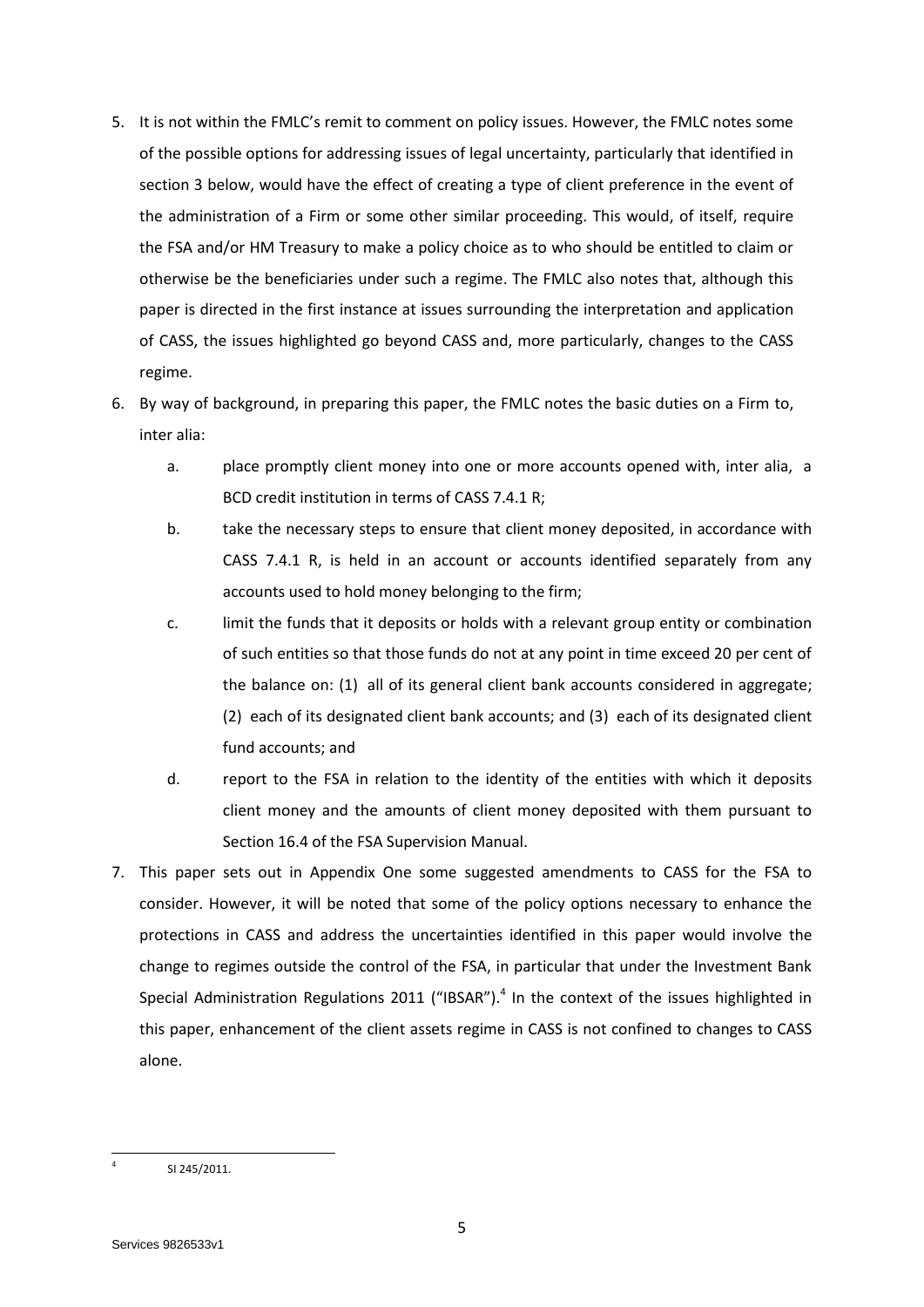# **SECTION 1 – CREATION OF THE STATUTORY TRUST**

- 8. Section 139 of the Financial Services and Markets Act 2000 provides the statutory basis for the statutory trust in CASS 7.7.2 R. $^5$  Section 139 provides that: "Rules relating to the handling of money held by an authorised person in specified circumstances ('client money') may make provision which results in that client's money being held on trust in accordance with the rules". CASS 7.7.2 R gives effect to section 139 by providing that: "A Firm receives and holds client money as trustee".
- 9. Neither section 139 of FSMA nor CASS 7.7.2 R, however, sets out the attributes of the statutory trust. Although it is possible for FSA rules to provide for the application of the statutory trust, its use and the consequences of its use (or abuse), it is not possible for the rules to ignore the necessary attributes of the trusts as they are determined by the common law. In particular, the statutory trust must adhere to concepts such as certainty of objects and certainty of subject matter which apply to all trusts. Amongst other reasons for this constraint is the self-evident point that Parliament must have intended that the mechanism it was designing would be understood by English lawyers as established legal doctrine.
- 10. Moreover, in construing CASS 7.7.2 R, a court must give effect as much as possible to the scheme under MiFID which is concerned with the safeguarding of client assets and assumes that there is a risk that client assets may be lost and, more particularly, ensuring that client monies are not used by the firm for its own account.<sup>6</sup>

## **The Lehman Case**

11. Lehman Brothers International (Europe) ("Lehman"), as the main UK trading subsidiary of Lehman Brothers Holdings Inc., held significant amounts of money as client money for and on behalf of its clients. On its insolvency on 15 September 2008, a "primary pooling event" within the meaning of CASS occurred. However, since the last reconciliation before the primary pooling event was performed on the morning of 12 September, some money that should have been credited to a client bank account remained in Lehman's own account. This failure to segregate was compounded by errors and discrepancies in earlier segregation exercises which Lehman had carried out. As CASS is silent as to how monies should be distributed in this scenario, Lehman's administrators applied to the High Court for directions.

1

<sup>5</sup> Formerly CASS 4.2.3R. CASS 7 replaced CASS 4 on 1 November 2007, when the Markets in Financial Instruments Directive (EC Directive 2004/39/EC) ("MiFID") came into effect.

<sup>6</sup> See the judgment of Arden LJ in the *Lehman Case* at paragraph 62.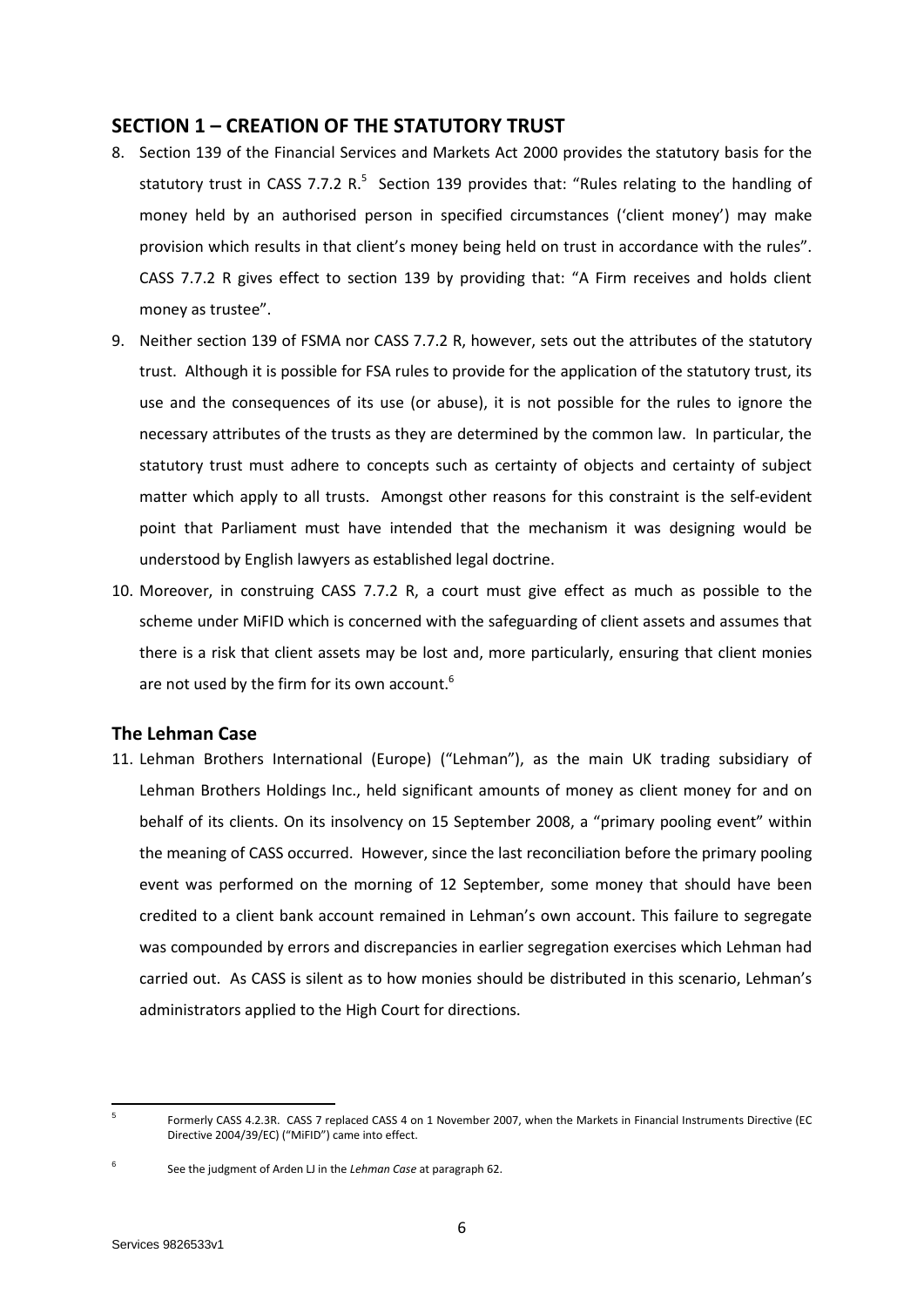- 12. In the High Court, Mr Justice Briggs analysed the relevant provisions of CASS in light of the general law holding that:
	- a. CASS 7 imposed a statutory trust on client monies as soon as they were received by Lehman;
	- b. the rules provided for the pooling of client monies but only those which had been credited to segregated accounts;
	- c. the only persons entitled to share in the client money pool were those clients whose funds had been placed in segregated accounts; and
	- d. those clients with funds in Lehman's own accounts had to pursue processes available to them under the general law, such as tracing, otherwise they were general creditors of Lehman's estate.
- 13. On appeal, the Court of Appeal:
	- a. agreeing with Mr Justice Briggs, held that Article 13(8) of MiFID required CASS 7 to provide for a trust of client monies with effect from the time of actual receipt. The trust was not, therefore, "deferred" until segregation was completed;
	- b. disagreeing with Mr Justice Briggs, decided that the pool arising under CASS 7.9.6 R on the primary pooling event included not only segregated monies in segregated accounts but also all identifiable client money in Lehman's "house" accounts;
	- c. disagreeing with Mr Justice Briggs, observed that it was "implicit in safeguarding the assets of clients that the clients should all share in the remaining assets" and held that the client money pool should be distributed to all clients according to what they were contractually entitled to have segregated for them as opposed to what was contributed by them to the pool; and
	- d. agreeing with Mr Justice Briggs, held that client money did not include sums due and payable by the Firm to its clients, but not yet specifically appropriated for that purpose.
- 14. The Lehman Case has been appealed and will be heard by the Supreme Court on 31 October 2011. The FSA has indicated that it will review CASS 7 after the appeal to address the statutory trust issues.

# **Policy Options**

15. Given the uncertainties which the Lehman Case highlights, consideration should be given to whether the specific attributes of this particular statutory trust should now be identified. In this respect, the most important aspect is that relating to the point at which the statutory trust arises.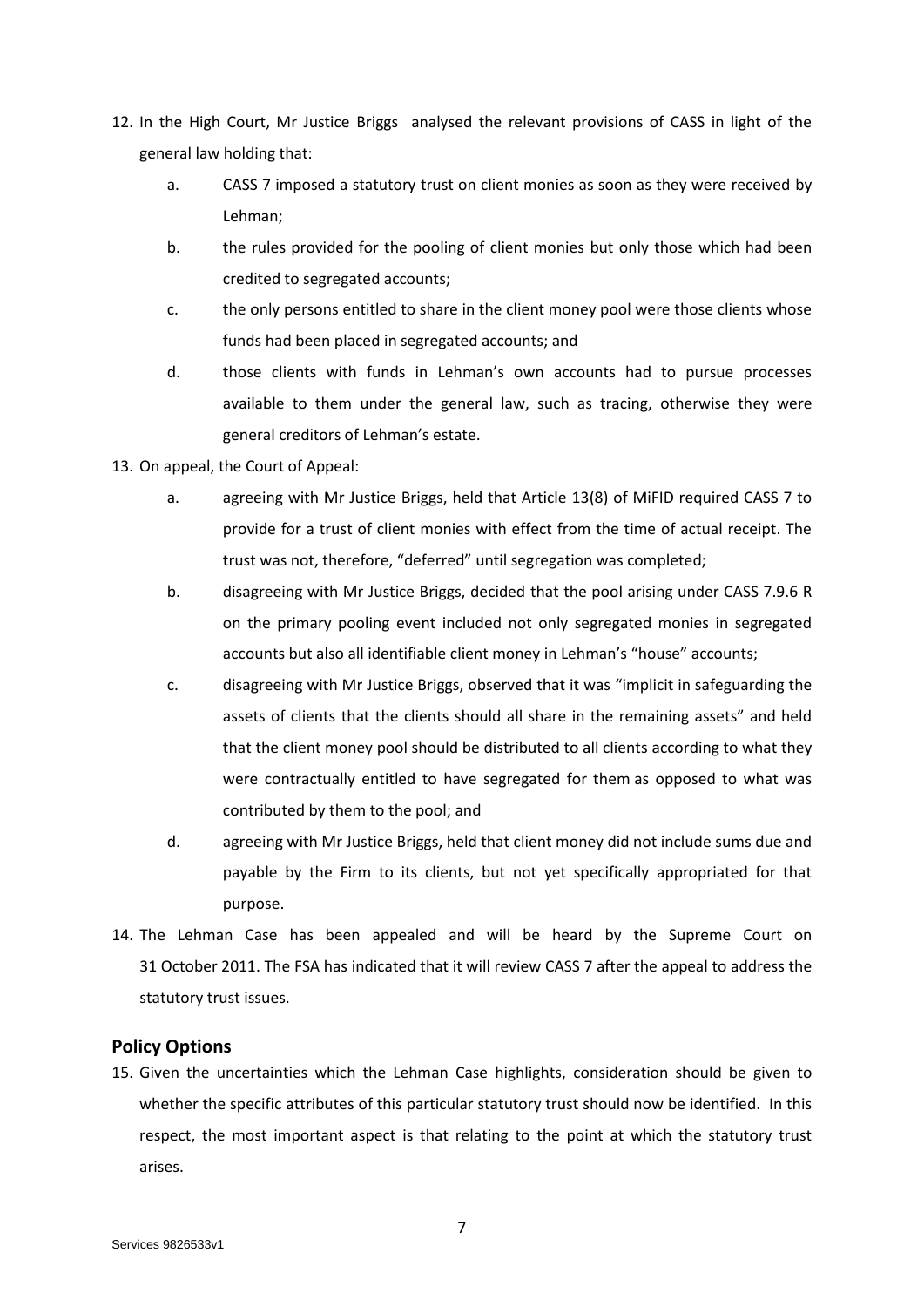- 16. P*rima facie* this should be capable of swift repair through a minor amendment or addition to CASS which would have the effect of favouring the clients of a Firm which had failed to place their monies in segregated accounts. However, as discussed in Section 2 below, the issue of the point at which a statutory trust arises also goes to the issue of the nature and scope of the rights which beneficiaries of the statutory trust can or should be permitted to enjoy. In considering any amendments to CASS, these issues need to be considered together.
- 17. There are three options for determining the point at which the statutory trust attaches:
	- a. Option One the point of segregation of client monies into an account in the client's or clients' name(s);
	- b. Option Two the point of receipt of client monies into a Firm's "house" account; and
	- c. Option Three the point of receipt into a Firm's general estate.
- 18. These options and their implications are considered below.

## **Option One - the Point of segregation**

19. Option One would provide legal certainty.

- 20. However, Option One only provides protection for client monies in the event that Firms comply properly with FSA requirements, which the circumstances giving rise to the Lehman Case show is not always the case.
- 21. Where a Firm fails to segregate monies, a client will have no beneficial interest under a statutory trust and, in consequence, will suffer by receiving a lesser claim to the return of their funds (that of an unsecured creditor of the general estate). As a matter of policy, at least in the case that the failure to segregate prior to administration arises through negligence,<sup>7</sup> it is unfair that a client should suffer as a result.<sup>8</sup>
- 22. Moreover, this appears to be unnecessarily restrictive given the view of Megary J in *Re Kayford* [1975] 1 WLR 279 that a trust of money can be created without a stipulation for payment into a separate account.
- 23. A statutory right to recover any shortfall, as discussed in section 2 below, could help address the issue of a client suffering unfairly from a Firm's failure to comply with an FSA requirement. Save specifically for the suggested amendment to CASS 7.7.2 R in Annex One to this paper intended to give effect specifically to Option Two below, the suggested amendments as a whole could help remedy the shortcomings of Option One identified above.

**<sup>.</sup>** 7

It is noted that failure to segregate may have occurred, as in the case of LBIE, on an intra-day basis, without negligence, as a result of the use of the alternative approach, where client money is segregated following close of business.

<sup>8</sup> Against this is the argument that this is not unfair or any unfairness is sufficiently mitigated because the results of the Firm's negligence are shared equally by all the clients with segregated funds which are pooled and distributed under CASS 7A.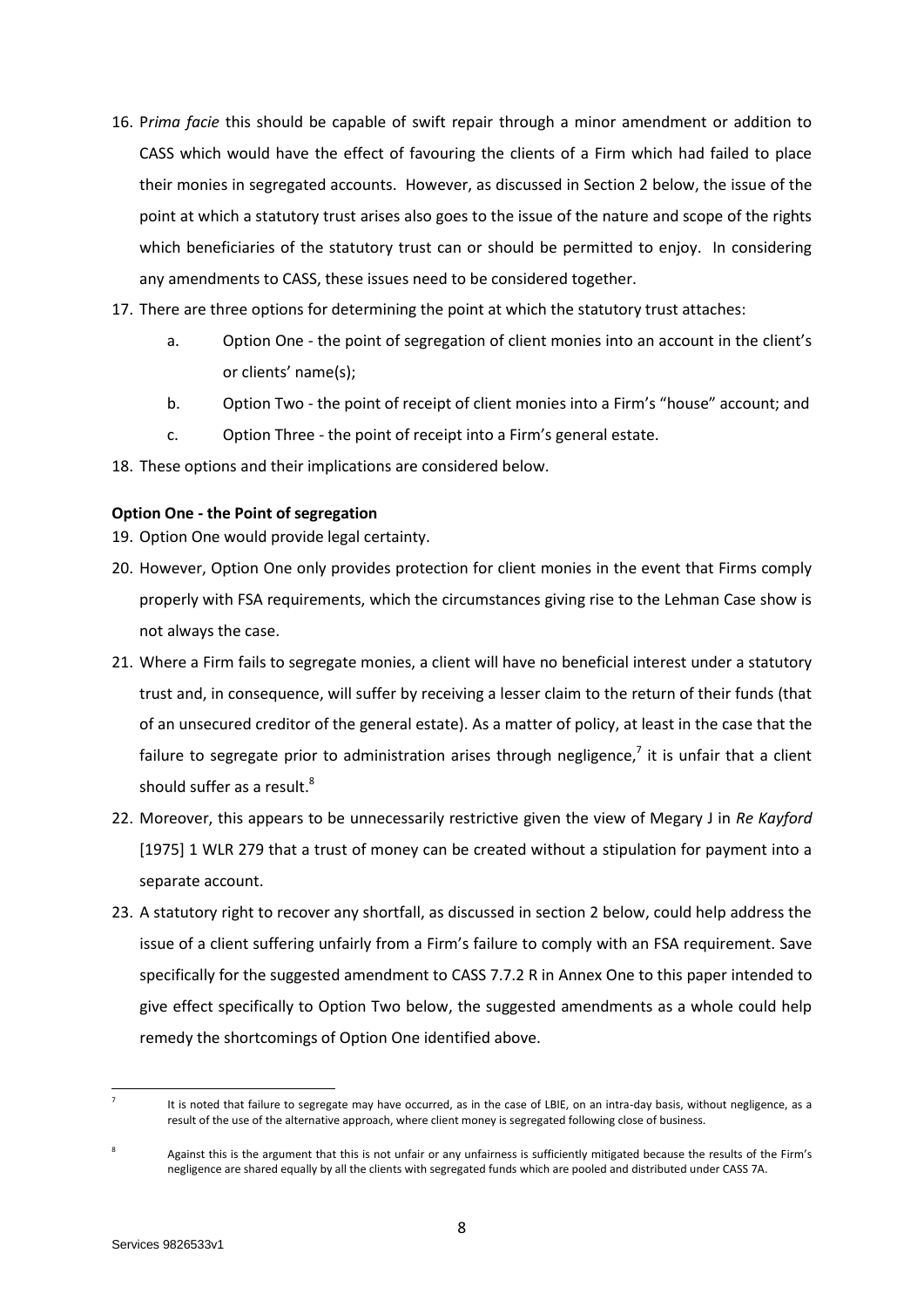#### **Option Two - the Point of receipt into the "house" account**

- 24. Option Two is consistent with the finding in the Lehman Case and would help address the operational risk highlighted in the Lehman Case that a Firm might fail to transfer the monies received into a segregated account. It is also the FSA's preferred approach.
- 25. Option Two enables those who transfer client monies to a Firm's "house" account, held with and provided by a third party bank, to have an interest in that money notwithstanding that the Firm has failed to place it in a segregated account. The FSA could confer a right to claim against the trust (*i.e.* the sum of client monies in the "house" account held by the Firm at the point of insolvency) consistent with the Court of Appeal's findings in the Lehman Case. The FSA could remedy the above uncertainty by inserting an express provision to this effect into CASS.
- 26. Option Two would increase the likelihood that monies received by a Firm before its failure or which were in transit to the Firm could be treated as part of the client money pool available for distribution and be made available for distribution to clients rather than to be absorbed by the estate for wider distribution to general creditors.
- 27. The approach under Option Two is consistent with the common law position that it is possible for a trust to exist over a share of a "house" account in which client monies are mixed with the Firm's own funds.<sup>9</sup> Such a trust will not fail for want of certainty of object merely because the monies form part of a fungible mass which is beneficially shared with the trustee provided that the fungible mass itself is clearly defined.<sup>10</sup> Nor does it matter for these purposes if the "house" account is, in fact, a constantly fluctuating fund into which monies, being the subject of an entitlement by other counterparties of the Firm, are paid and then withdrawn.<sup>11</sup> Moreover, the mere fact that the Firm may not be contractually required to pay client monies into a separate account, or to ensure that they are received into such an account, does not prevent a common law trust arising and attaching to a mixed "house" fund. $12$  Where client monies are paid into a "house" account, the whole account would, then, be treated at law as trust property for the protection of the clients, until the trust monies had been accounted for, on the presumption

**.** 

<sup>9</sup> This situation is structurally similar to the statutory trusts considered, against the background of the general law of trusts, in the Lehman Case.

<sup>10</sup> *Hunter v Moss* [1993] EWCA Civ 11. However, see the discussion in section 2 below.

<sup>8</sup> See *Pearson and others v Lehman Brothers Finance SA and others* [2010] EWHC 2914 (Ch), paragraph 233.

<sup>12</sup> *Re Kayford* [1975] 1 WLR 279 at 282.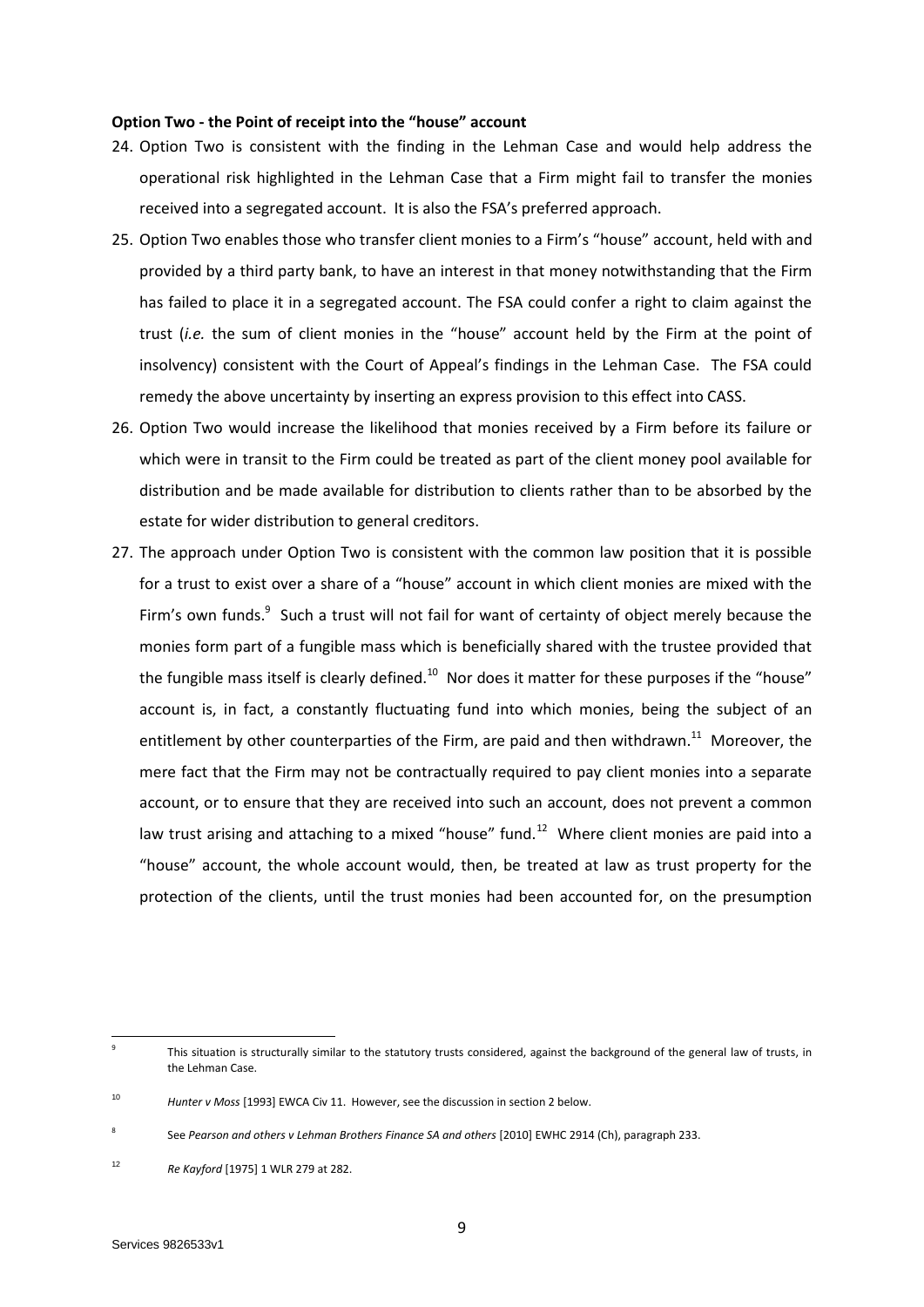that the Firm could be presumed to have dissipated its own funds before drawing on trust funds. $13$ 

- 28. However, the existence of a trust and the vindication of beneficial rights under that trust are two different things. In the absence of rules specifying the entitlements that a client would have with respect to a Firm's "house" account, the common law proprietary remedies may be very difficult to apply. This is discussed further in section 2 below.
- 29. To give effect to Option 2, the FSA could consider the changes to CASS 7.7.2 set out in Annex One to this paper.

#### **Option Three - the Point of receipt into the Firm's general estate**

- 30. Option Three involves establishing a trust at the point at which client monies which ought to have been segregated, but were not, are received into a Firm's general estate.
- <span id="page-9-0"></span>31. Option Three raises issues of certainty of subject matter. One way in which the Firm may receive the monies is through a bank transfer received from the client's bank. In this respect, the client's chose in action as against its own bank would be extinguished when its account is debited and a corresponding chose in action does not arise when a credit appears on an account provided by the Firm—at least in so far as the Firm also purports to be the account holder—for reasons that have been discussed below. Nevertheless, although there is no corresponding individual chose in action, a payment is made by the client's bank to the Firm. That payment may be made through the medium of a payment service which operates as a net settlement system. The individual payment itself will in the course of transmission become indistinguishable from the fungible mass of payments and, in any event, cannot be separately identified once netting has taken place.
- 32. Given that interbank payment systems consolidate payments and may also net them, the better analysis is that the Firm does not receive the client monies themselves as property but rather, as a result of the client's instructions to his own bank, observes an increase of its general funds whether by means of a larger net interbank payment to it or a smaller net interbank payment from it. If this is correct, there are no individual payments or receipts from clients to which a trust can attach.<sup>14</sup>
- <span id="page-9-1"></span>33. Moreover, a trust cannot attach to a proportion of the Firm's general funds to reflect the amount by which those funds have increased as a result of the client's payment. Although it is

 $13$ <sup>13</sup> See *Re Hallett's Estate* (1879) 13 Ch D 696 at 719. It is worth noting that, at common law, clients will lose the benefit of their trust property in the house account once the balance of the mixed bank account has been reduced to zero and has risen again – see paragraph 36 of this FMLC Paper.

<sup>14</sup> In this sense, account records take a functional, rather than a literal approach in referring to the receipt of client monies.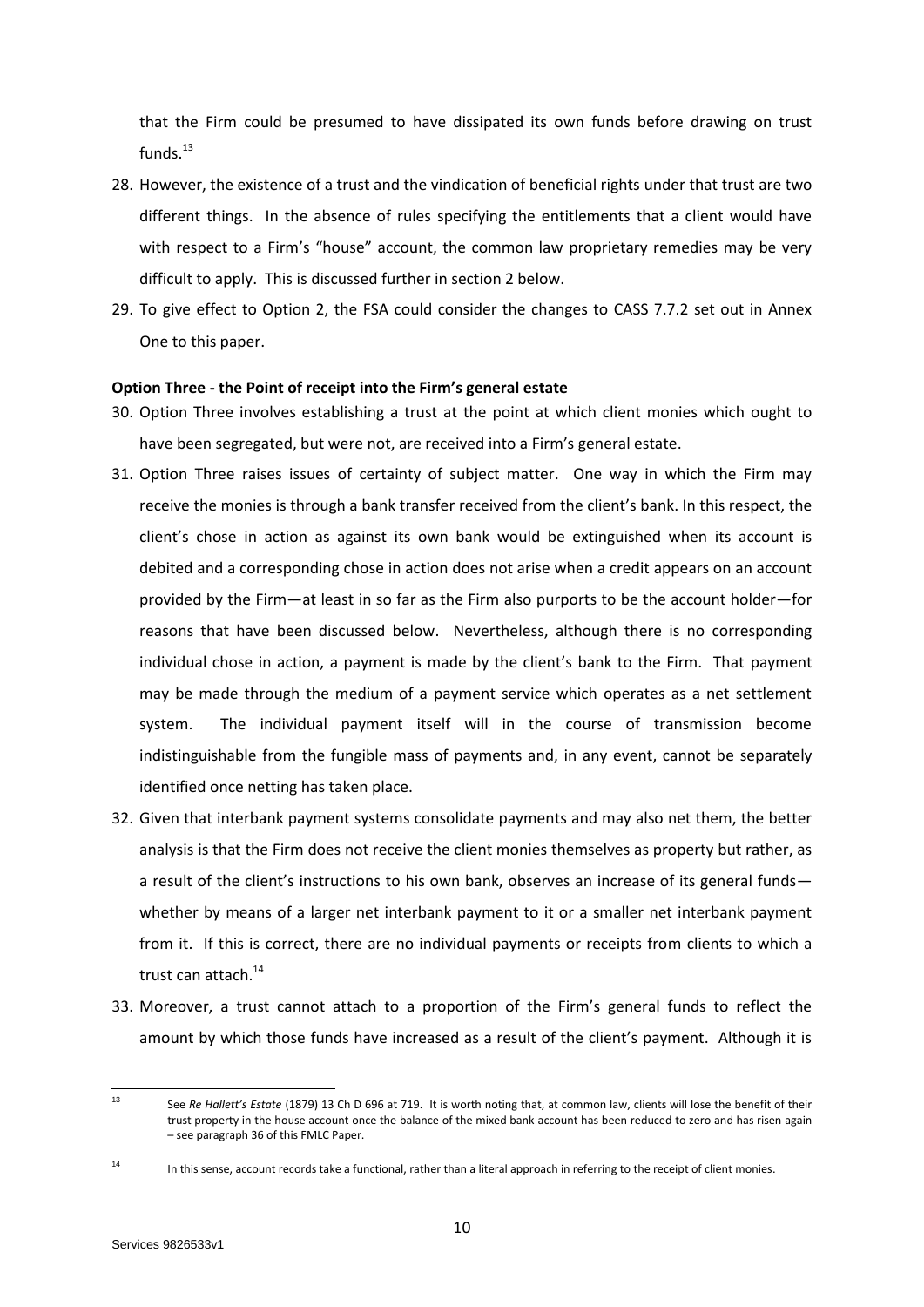well-established, following *Hunter v Moss*, above, that a trust over part of a fungible mass will not fail for uncertainty merely because there has been no specific appropriation for the account of the beneficiary, it remains the case that a trust cannot attach to part of a shared fund unless both the fund itself and the beneficiary's proportionate share of it are or can be sufficiently identified.<sup>15</sup> A fund which is indistinguishable from the putative trustee's general assets is not sufficiently certain for these purposes.

34. In light of the uncertainties which Option Three would create (thereby raising questions as to the extent to which it would be consistent with MiFID's objective in enhancing client protections) and Option Two which would address more proportionately the mischief which Option Three also seeks to address, the adoption of Option Three is questionable.

# **SECTION 2 – THE EFFECT OF THE STATUTORY TRUST**

35. As set out above, even if the more generous Option Two is chosen, further rules will be required to address the issue of what is included in the statutory trust and the nature of the claims with respect to the statutory trust. This would, in turn, determine who would participate in the "Client Money Pool" referred to in CASS 7A. In this respect, there are issues which the Lehman Case highlights governing the nature and content of the statutory trust, which a change to CASS or other legislative amendments would need to address.

# **Difficulty with tracing and proprietary remedies**

- 36. In *Global Trader*, a further case in which the High Court had to consider the nature and effect of the statutory trust in CASS 7, Sir Andrew Park expressed the view that it would be very difficult to establish a tracing case in respect of client margin paid into a Firm's "house" account. The reasons for this he said were that the accounts were active trading accounts of a busy company and they frequently went into overdraft. Where the balance of a mixed bank account is reduced to nil after trust monies have been transferred into the account, and subsequently rises again, the beneficiary of the original trust monies does not have any entitlement in respect of the new, augmented bank balance. This is a consequence of the combined rules in *Clayton's Case* (1816) 1 Mer 572 and *Re Hallett's Estate 13 Ch.D. 696.*
- 37. *Clayton's Case* itself also gives rise to another consequence which may be thought to be unduly harsh towards beneficiaries: the consequence that those whose monies are paid into the account first are presumed to have been the first to lose their entitlement to any remaining monies in the mixed trust account in the event of a gradual dissipation of those monies. This

 $15$ 

<sup>15</sup> See *The Joint Administrators of Lehman Brothers International (Europe) (In Administration) v Lehman Brothers Finance SA and others* [2010] EWHC 2914 (Ch) at 243.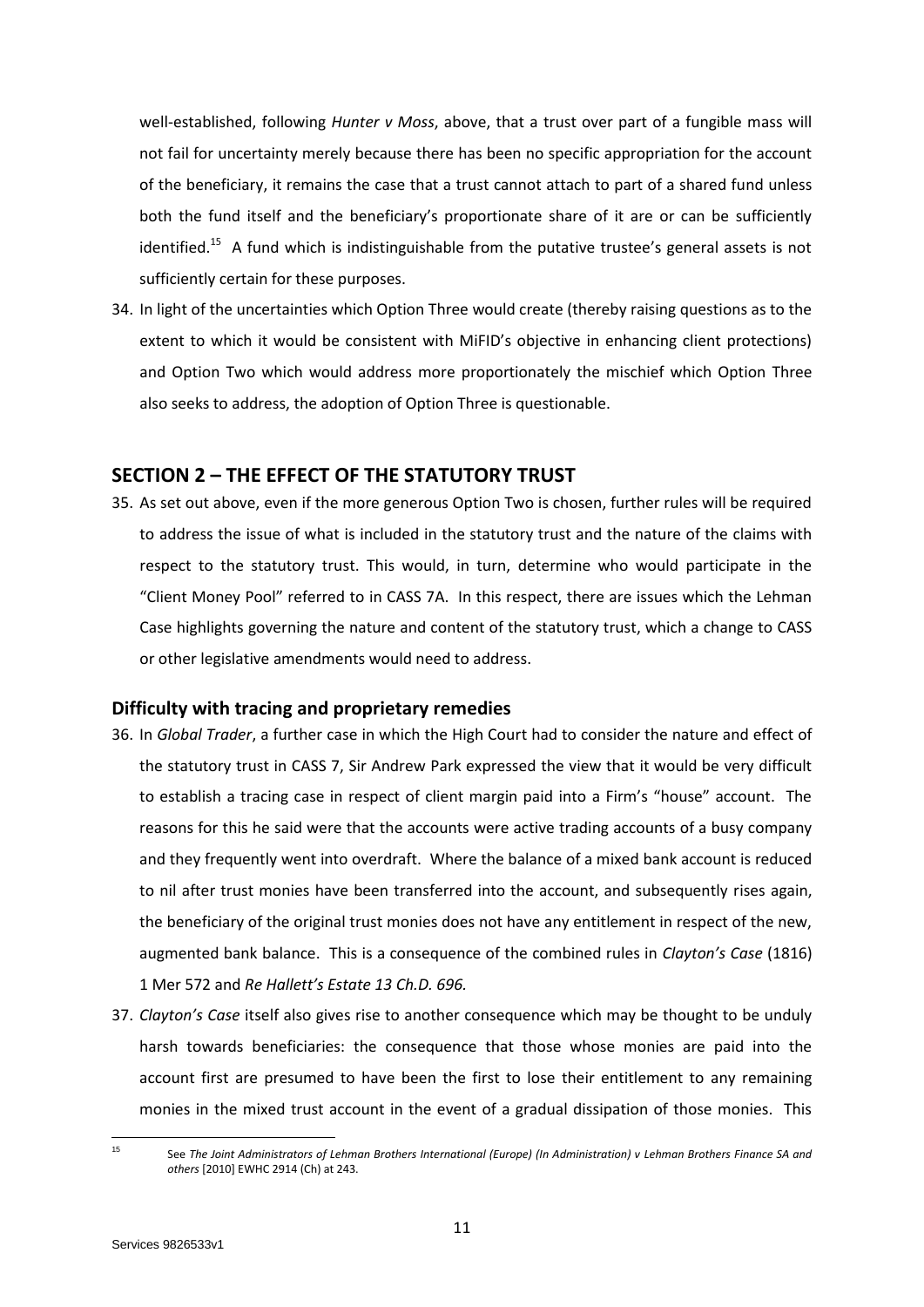means that a shortfall in a trust account is borne disproportionately by the beneficiaries of longest standing leaving later beneficiaries (or clients) to share the reduced balance amongst themselves. It might also complicate a tracing exercise where money is, for example, transferred out to a parent or group company for liquidity management purposes.

38. *Global Trader* further highlights the uncertainty around the nature of the claims with respect to the statutory trust over client money held in the "house" account.

## **Difficulties with uncertainty of objects**

39. As mentioned above, a trust will not fail for want of certainty of object merely because the monies form part of a fungible mass which is beneficially shared with the trustee provided that the fungible mass itself is clearly defined.<sup>16</sup> However, in the context of client monies, two particular issues, one for Firms generally and the other for Firms, specifically universal banks, that purport to provide client money accounts themselves, could arise.

#### **Receivables: debts owed by the Firm to the client**

- 40. In some circumstances a client monies responsibility may arise even though a Firm is not in receipt of client monies: for example, where a client owns a claim against the Firm as a result of a derivative contract into which both parties have entered ("Receivables"). Such a claim may comprise a liquidated debt or an open position under a contract which at the point of insolvency has yet to be closed out or self generated indebtedness, such as dividends.
- 41. The treatment of an open position was considered in the *Global Trader* case, where Sir Andrew Park held that the Firm's liquidators could in theory be required to transfer monies into preexisting segregated client monies accounts representing the value of the positions on the basis of a notional close out at the date of entry into administration.
- 42. It is clear from the judgment that he was only prepared to make this order because the clients in question already benefitted from segregated client monies accounts subject to the statutory trust. However, the monies which were to be transferred by the liquidators were, by definition, not yet segregated and the liquidators had to take them from the Firm's "house" accounts.
- 43. It is unclear from *Global Trader* whether the judge thought that the statutory (or some other, e.g. constructive) trust attached to the monies while they were still in the "house" account or whether he was making the order on different grounds. It appears that the judge took the view that CASS 7.9.6 had conferred an innominate entitlement on affected clients, because it referred (prior to its deletion in 2008) to a "pooling event". It, therefore, contemplated the administration itself, in a way in which the primary FSA rules on segregation do not. Park J

 $16$ 

<sup>16</sup> *Hunter v Moss* [1993] EWCA Civ 11.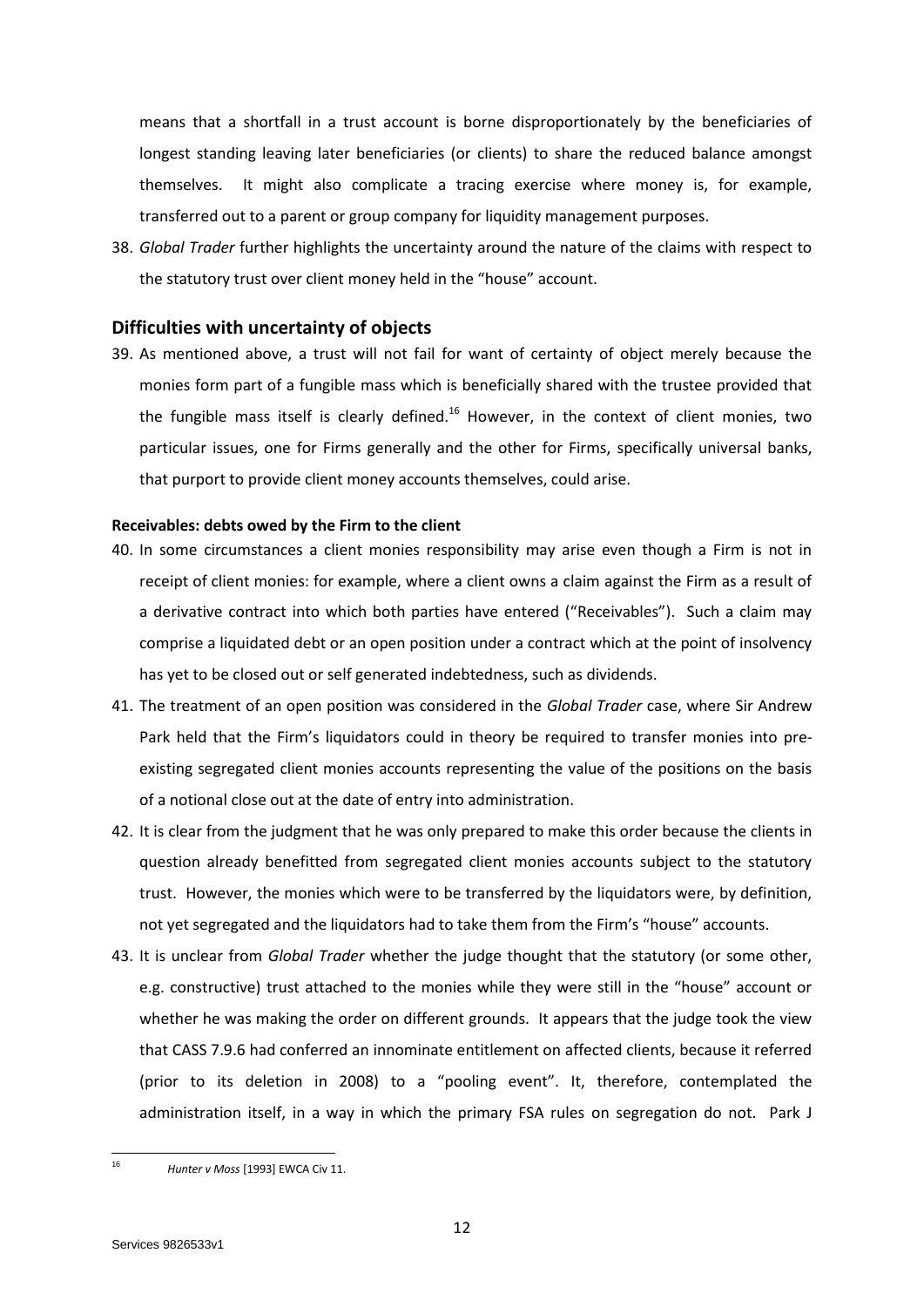explained that the court would not make good the company's regulatory default in failing to segregate client monies in the first place. However, it would make good, retrospectively, any failure to segregate monies representing increased value on notionally closed out derivative positions where clients already had the benefit of segregation in respect of other monies.

- 44. However, the nature of the mechanism by which the clients' entitlement is conferred whether by operation of a trust on the house monies account at the point of notional closing or by some other means entirely, such as an administration expenses liability – is unclear. This means that it is unclear how the rule would apply in situations where the derivative position is held by a client who does not yet have a segregated client account or in situations where there is no money in the house bank account to transfer into such an account and the only funds available are those in the general estate.
- 45. The Lehman Case also highlights the issue of Receivables with one of the questions for the Court being: "Do clients participate in the Client Money Pool if they have claims to client money or only if they have contributed to the Pool ('Issue 3')?"
- 46. Arden LJ held that Lehman clients should share in the Client Money Pool on a "claims basis":

"The more difficult question is whether those who have only a contractual right but no proprietary right should also share. In my judgment, Mr Miles' approach is to be preferred. The underlying concept of "client money entitlement", the term used in CASS7.9.6 R(2), is that of contractual entitlement. The effect of this interpretation is that some clients will benefit from a distribution even if they have no proprietary claim to client money."<sup>17</sup>

47. However, in addressing the further question: "when does money which the Firm owes to a client become client money ('Issue 4')?", Arden LJ held that "self-generated indebtedness" (such as manufactured dividends) does not constitute client money:

> "Where there is no property which is sufficiently identified to form the subject matter of a trust, no trust is created. In *Hunter v Moss*, the shareholding was in existence; the shares were fungible and thus the trust property could be identified. The same would be true if Lehman had an account called "manufactured dividends" into which it paid whatever was found to be due at each reconciliation on account of such dividends, and held for the benefit of clients entitled to manufactured dividends. However, it does not suffice under the general law that Lehman had sufficient funds in some other account

 $17$ Paragraph 154.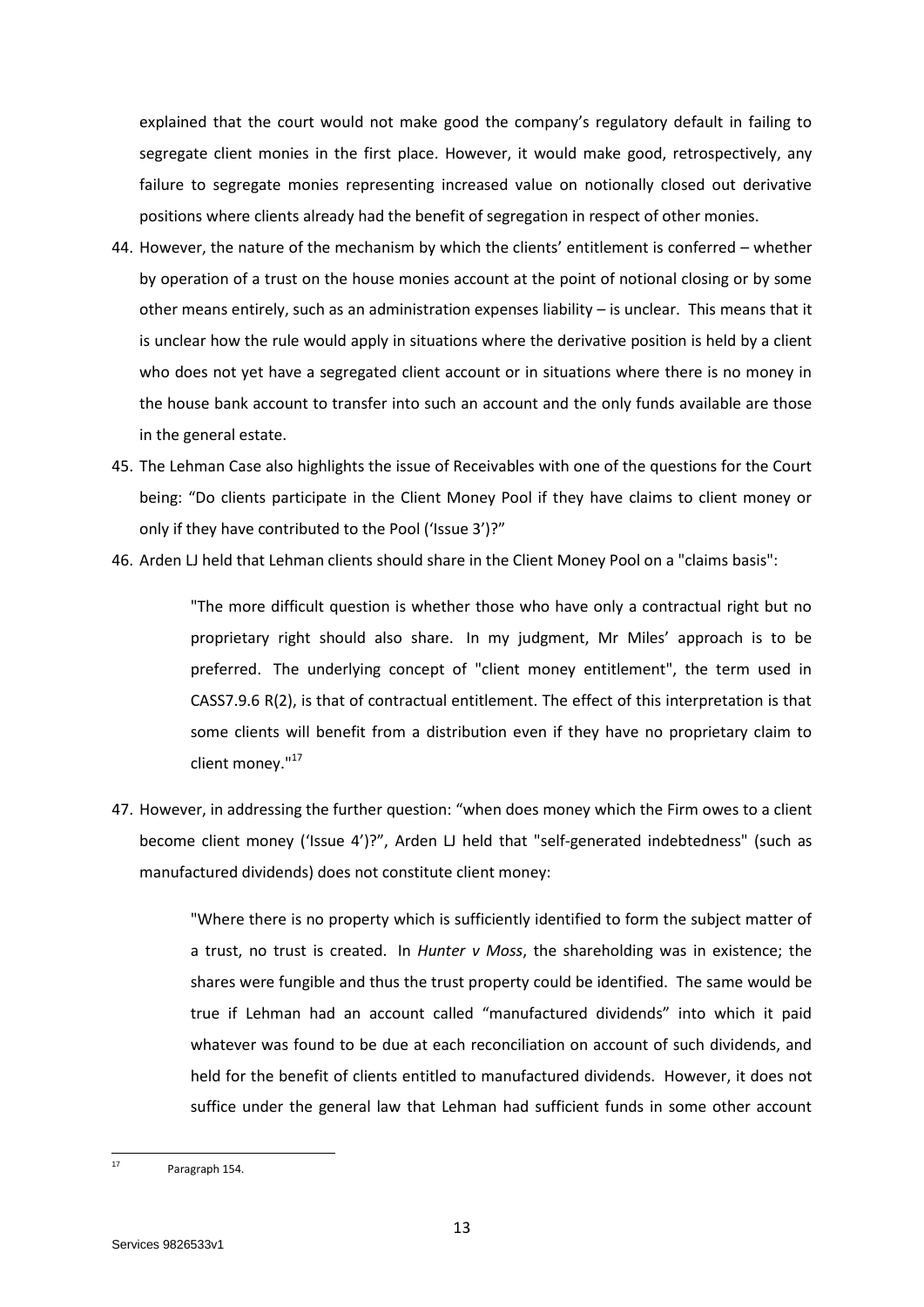which could have been dedicated for this purpose but which was not so used. Turning to CASS 7, there is no indication in CASS7.2.1 R that the definition of "client money" is intended to create a trust in circumstances where the relationship under the general law could never be anything more than that of debtor and creditor."<sup>18</sup>

On one reading, Issues 3 and 4 relate to two entirely different questions, i.e. "who is entitled to participate in the Client Money Pool?" versus "which monies go into the Client Money Pool?" However, on another reading, both questions are sufficiently linked such that the apparently different approaches give rise to uncertainty as to whether self generated indebtedness forms part of the client's entitlement to the Client Money Pool from the moment the indebtedness is generated even if no money has yet been transferred into a client money bank account.<sup>19</sup>

#### **Client money received by a Bank**

48. In the case of Firms that are universal banks, problems may arise which are closely related to, or a sub-set of, the issues discussed at paragraph[s 31](#page-9-0) to [33](#page-9-1) above. Client money, which ought to be segregated as such, may initially be received by the Bank by means of a transfer to an account number corresponding to an account provided by the Bank itself.<sup>20</sup> Where the account is held by the client, the client initially obtains, pending transfer into an account at a third party bank, merely a contractual entitlement against the Bank and no client money protection is conferred. Moreover, at law the Bank cannot act as trustee of its own indebtedness to the client under a statutory―or, indeed, any other―trust. Alternatively, if the money so received is not paid into an account opened for the client but is received into an account in the name of the Bank itself―i.e. an account which it purports both to hold and to provide―then the problem is more fundamental. There is no property over which a client money trust can be constituted. Both these situations are explained further below.

#### *Account in the name of the client*

49. A bank account is a chose in action wherein the account provider is the debtor and the account holder is the creditor. In these circumstances, the account provider cannot hold a proprietary interest in the account that amounts to title or a right to possession. This is well-established by the decisions in *National Westminster Bank Ltd v Halesowen Presswork and Assemblies Ltd*

 $18$ Paragraph 171.

<sup>19</sup> The FMLC also notes that the calculation of client indebtedness may not always be straightforward, particularly where, for example, where there are questions surrounding the point at which open market contracts may, or should be, closed out.

<sup>&</sup>lt;sup>20</sup> The FMLC notes the market trend for such institutions no longer to offer client money services.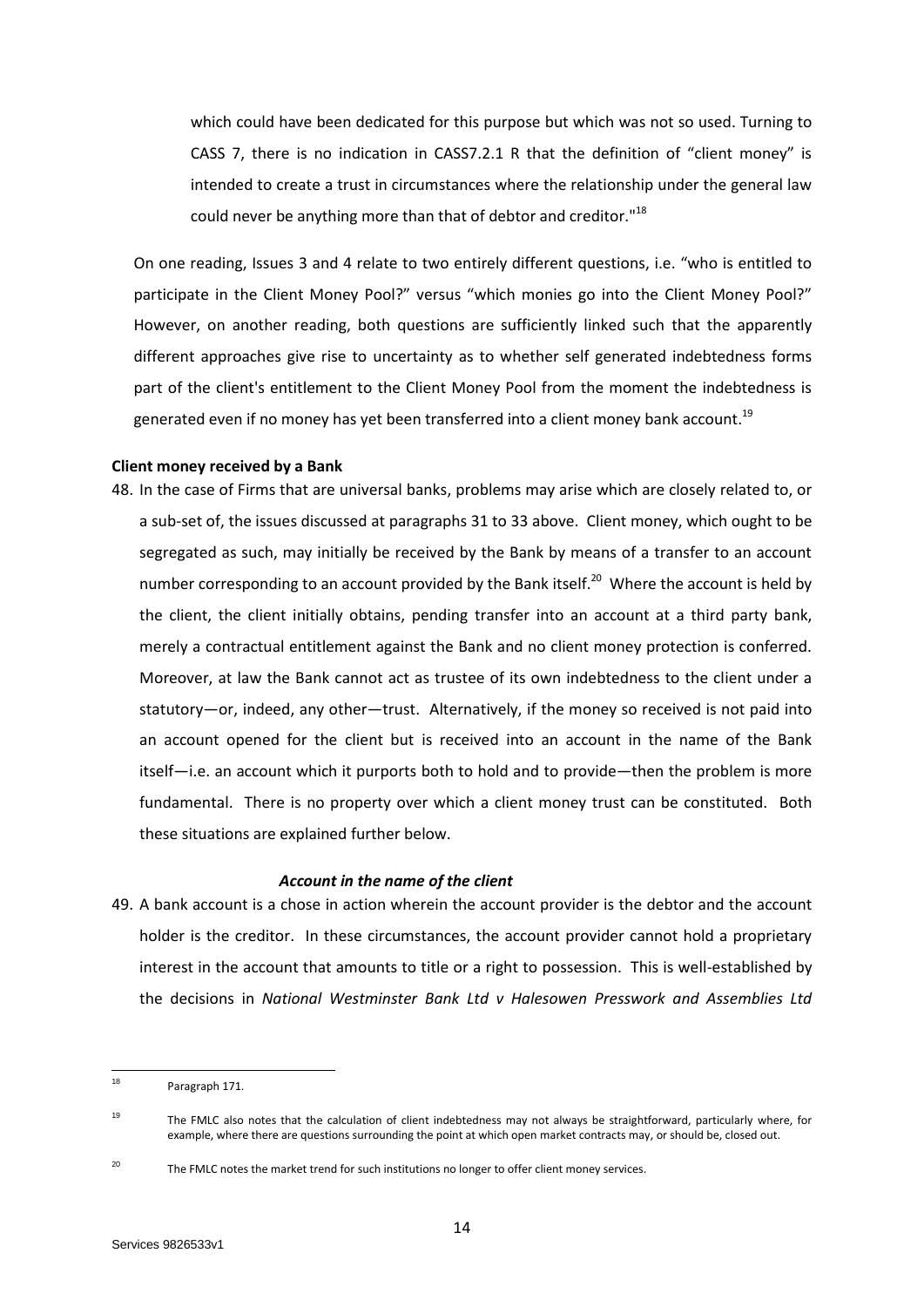[1972] AC 785 at 802 and 810; *Re Charge Card Services* [1987] 1 Ch 50, affirmed [1988] 3 All ER 702; and *Re BCCI (No. 8)* [1994] 3 All ER.<sup>21</sup>

- 50. In the *Halesowen* case, Lord Cross made the point that a bank cannot have a lien on its own indebtedness to a creditor. This was followed by the well known case of *Re Charge Card Services Ltd.* where, at first instance, Millett J explained that the notion of a bank having a proprietary interest in an account which it provides is a conceptual impossibility.
- 51. In *BCCI (No 8)*, Lord Hoffmann doubted whether there was any doctrine of conceptual impossibility which was drawn so widely as to prevent a bank enforcing against its customer an equitable charge over an account held by that same customer. He did not, however, call into question the conceptual impossibility of a bank having title to, or a right to retain possession of, an account which it provides and explained *Halesowen* as a case of the latter type.
- 52. A trust cannot exist without conferring on the trustee title to trust property. If a Bank cannot have title to its own indebtedness, it cannot act as trustee over an account which it provides in the name of its client.

#### *Account in the name of the Bank*

- 53. The point is even more compelling in the case of a bank account which the Bank maintains in its own name.
- 54. In the ordinary course, a credit to a bank account is a chose in action which is brought into existence *ab initio* at the moment of entry in the account book and which represents a debt owed by the account provider to the account holder (*Re Preddy* [1996] AC 815). However, no chose in action can come into being if the account holder and the account provider are the same person. Therefore, where a bank is both the account provider and the putative trustee, there is no property to which a trust can attach.<sup>22</sup>
- 55. The limitations discussed above have the consequence that a trust of client money cannot arise at the point of receipt if the money is deposited in, or transferred to, an account which the firm itself, being a universal bank, has the capacity to provide. The difficulties involved are an example of the difficulties discussed in paragraph[s 31](#page-9-0) to [33](#page-9-1) above.
- 56. These conceptual difficulties cannot normally arise in the case of client money received by a firm which is not a bank and not, therefore, able to accept deposits. In the case of investment firms, money received by bank transfer will always be deposited into an account at a third party bank.

<sup>21</sup> In *BCCI (No 8)*, Lord Hoffmann explained that a charge over the account in favour of the account provider could nevertheless take effect in contract.

<sup>&</sup>lt;sup>22</sup> On the other hand, if the Firm is not the account holder then entries in the account represent its indebtedness to the account holder and, since title is vested in another person, there is no property *vested in the Firm* to which a trust can attach.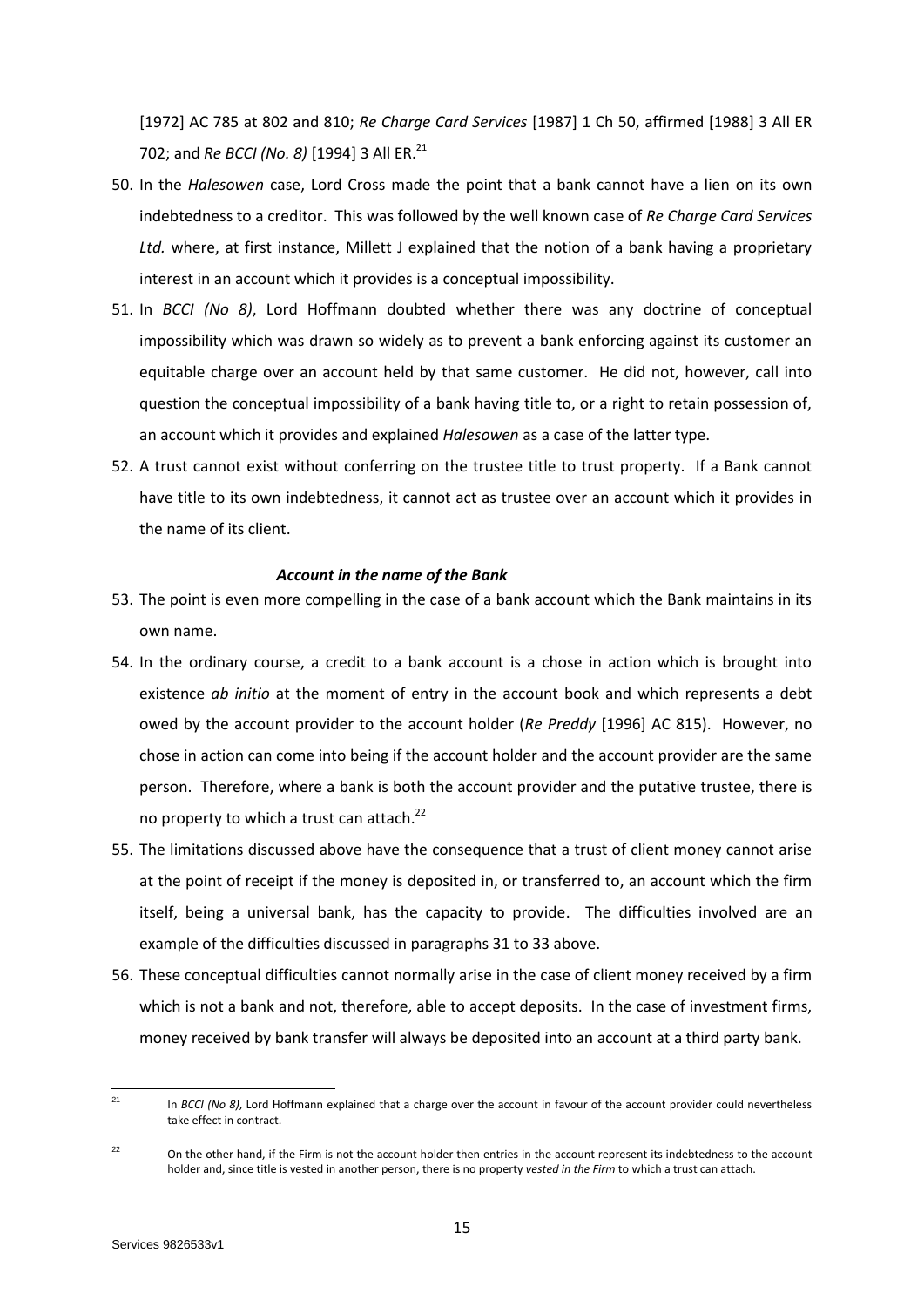# **Shortfalls**

- 57. The policy solution which has been adopted by the FSA with respect to segregated accounts is to provide for the "pooling" of client accounts. Where a shortfall occurs because, say, the segregation has not taken account of the notional closing open positions between the client and the Firm, *Global Trader* suggests that the court will be prepared to order a transfer of general funds to make good the shortfall in the segregated account.
- 58. However, as set out above, the difficulties surrounding the extent and nature of the entitlement and the appropriate remedy or power necessary to give effect to this entitlement create a doubt as the effectiveness of any statutory or constructive trust. It is unclear whether the court order in these circumstances would recognise a proprietary entitlement (under a statutory or constructive trust), a personal liability on the part of the administrator, or a *sui generis* regulatory obligation.

# **SECTION 3 – POLICY OPTIONS AND SOLUTIONS**

# **A Power of Transfer**

- 59. To the extent that the FSA and/or HM Treasury were minded to adopt a policy whereby monies that ought to have been placed in segregated accounts but were not are transferred or become eligible for transfer to the Client Money Pool, an amendment to CASS which has an effect similar to that in section 78fff-2(c)(3) of the US Securities Investor Protection Act 1970 ("SIPA") could be an option.
- 60. SIPA deals with the liquidation of registered broker-dealers in the United States and provides the customers $^{23}$  with various protections including a priority for return of assets over general unsecured creditors.<sup>24</sup>
- 61. Section 78fff-2(c)(3) deals with the "recovery of transfers". It states:

"Whenever customer property is not sufficient to pay in full all the claims set forth in [section 78fff-2(c)(1)], the trustee may recover any property transferred by the [bankrupt broker-dealer] which, except for such transfer, would have been customer property if and to the extent that such transfer is voidable or void under the provisions of title 11 [Bankruptcy]. Such recovered property shall be treated as customer property. For purposes of such recovery, the property so

 $2<sup>3</sup>$ Section 78lll(2) of SIPA defines "customer" as "any person... who has a claim on account of securities received, acquired, or held by the debtor in the ordinary course of its business as a broker or dealer from or for the securities accounts of such person for safekeeping, with a view to sale, to cover consummated sales, pursuant to purchases, as collateral security, or for purposes of effecting the transfer."

<sup>&</sup>lt;sup>24</sup> Section 78fff-2(c)(1) of SIPA establishes a mechanism for the allocation of "customer property" by a trustee in bankruptcy of a broker dealer.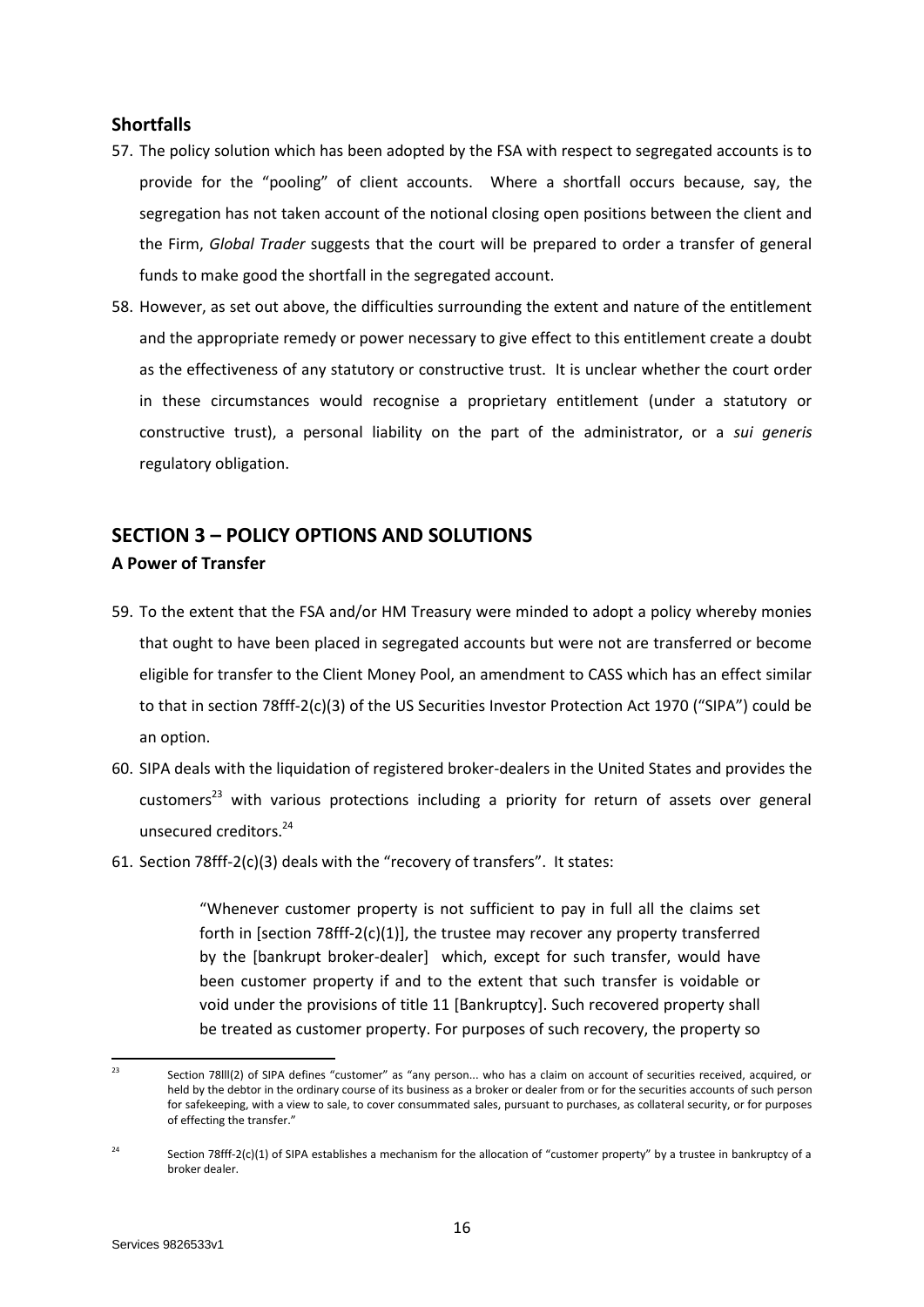transferred shall be deemed to have been the property of the [bankrupt broker dealer] and, if such transfer was made to the customer or for his benefit, such customer shall be deemed to have been a creditor, the laws of any State notwithstanding."

- 62. Amending CASS to insert a broadly analogous provision (reflected in the draft language set out in Annex One to this paper) would enable an administrator to transfer any money to a Firm's client to which he is entitled as a result of any regulatory duty (to segregate) owed by the Firm to the client into the Client Money Pool from:
	- a. the "house" account; or
	- b. any account into which money to which the client would be entitled was transferred from the "house" account.
- 63. In considering the suggested amendments, the FSA would need to note that:
	- a. the amendment is not designed to remedy shortfalls *per se* but rather as part of a broader remedy to treat as done that which ought to have been done, *i.e.* to give effect to any transfers that ought to have taken place prior to a "primary pooling event";
	- b. for any amendment to be effective, the FSA would need to liaise with HM Treasury to ensure that the appropriate changes were made to the IBSAR and rules made under the IBSAR, particularly with respect to:
		- (i) an administrator's determination of what was to be included as part of the "client equity balance" pursuant to CASS 7A.2.2.5 R (including, to ensure that the administrator does, in fact, adhere to CASS 7A.2.5 which like all of CASS 7A only applies to a Firm); $^{25}$  and
		- (ii) the actual power to recover/require the payment of any monies to allow for the distribution of the full client entitlement pursuant to CASS 7A.2.4 R.
	- c. The definition of "client equity balance" would need to be expanded to be consistent with the list of client money entitlements added as part of the suggested amendment to CASS 7.7.2 R. Moreover, as mentioned above the mechanism in CASS 7A.2.5 R goes merely to the calculation of the relevant client money entitlements; it does not provide (expressly) the power to an administrator to recover or require the payment of any monies to make good any shortfall in client money account after making the calculation and setting-off any amounts pursuant to CASS 7A.2.5 R. The IBSAR would need to address these.

 $25$ See CASS 7A.1.1.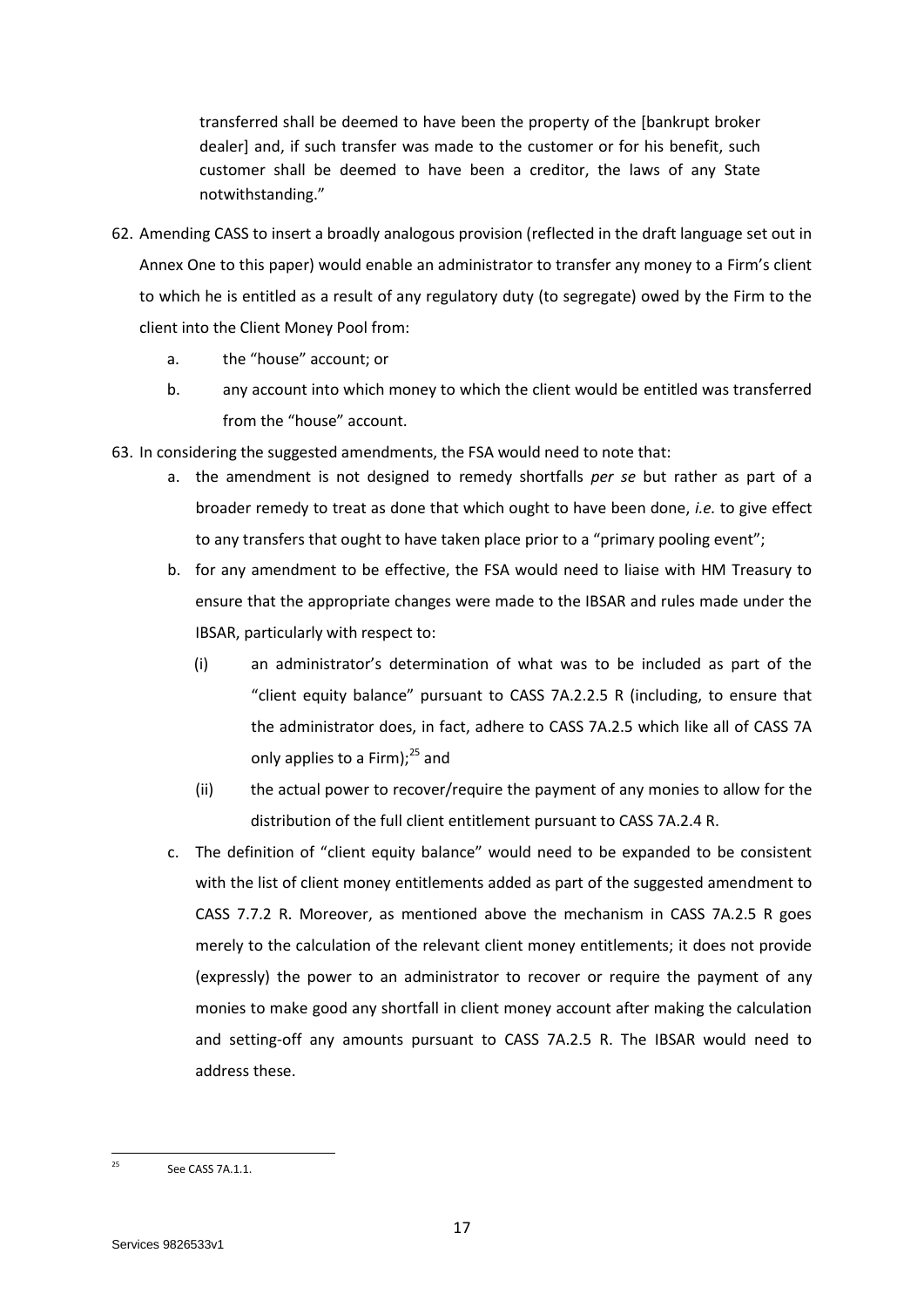- 64. It should also be noted that section 78fff-2(c)(3) only allows for limited recovery of customer property and so is a partial remedy. The wording "if and to the extent that such transfer is voidable or void under the provisions of title 11" in section 78fff-2(c)(3), when read with sections 749 and 764 of title 11 of the US Bankruptcy Code, limits recovery to transfers that are void or voidable as:
	- a. creditor's lien,<sup>26</sup>
	- b. falling within safe harbours from statutory lien,<sup>27</sup>
	- c. preferences.<sup>28</sup>
	- d. fraudulent transfers,<sup>29</sup>
	- e. post-petition transactions, $30$  and
	- f. as "payment of any allowed claim, whether secured or unsecured, for any fine, penalty, or forfeiture, or for multiple, exemplary, or punitive damages, arising before the earlier of the order for relief or the appointment of a trustee, to the extent that such fine, penalty, forfeiture, or damages are not compensation for actual pecuniary loss suffered by the holder of such claim".<sup>31</sup>
- 65. An alternative solution following a policy objective of treating that as done which ought to have been done is to add a limited preference regime to CASS.
- 66. Para. 78lll(4)(a) of SIPA provides a definition of "customer property" which includes:

"securities held as property of the debtor to the extent that the inability of the debtor to meet its obligations to customers for their net equity claims based on securities of the same class and series of an issuer is attributable to the debtor's noncompliance with the requirements of section  $78o(c)(3)$  of this title and the rules prescribed under such section".

- 67. This passage prescribes that an insolvent firm's own property may be treated as customer property as if the insolvent firm has indeed segregated it in the customer's account.
- 68. Inserting a similar provision in CASS, with respect to client *money* (whereas the SIPA remedy relates to securities) would allow for an administrator/financial services regulator to appropriate client money which is in the house account of the Firm to meet a shortfall in the client's net

<sup>29</sup> *ibid* section 548.

<sup>26</sup> Section 544(a)(1) of title 11 of the US Bankruptcy Code.

<sup>27</sup> *ibid* section 545.

<sup>28</sup> *ibid* section 547.

<sup>30</sup> *ibid* section 549.

<sup>31</sup> *ibid* section 726(a)(4) pursuant to *ibid* section 724(a).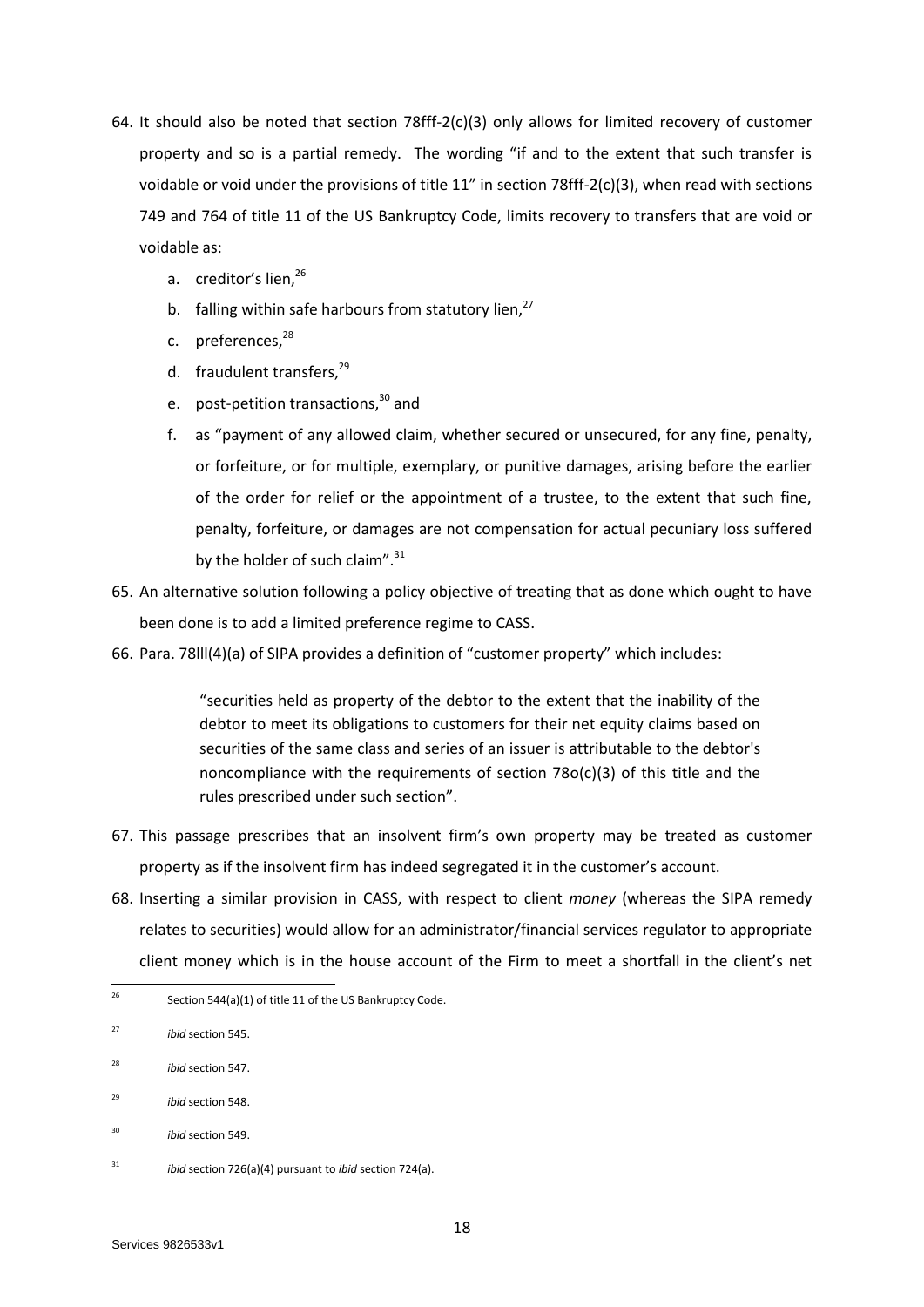equity claim on the Firm. It would represent a considerable widening of the 'preference' in SIPA which is restricted to shortfalls of securities where the debtor firm has securities of the same class in its house account.

## **Client money obligations as administration expenses**

- 69. In light of the insolvency of Lehman, concerns arose as to whether CASS 7.2.3 R has the unintended consequence that a client who has posted collateral with a Firm will lose its rights in that collateral where a Firm has exercised its "right to use" that collateral.<sup>32</sup> Upon Lehman's insolvency, some of the clients who had transferred legal title over collateral to Lehman prior to its administration found themselves with nothing more than a contractual claim for return of that collateral. This decision in *RAB Cycles* highlights this issue.
- 70. *RAB Cycles* concerned US Treasury Bills which had been expressly excluded from Lehman's right of rehypothecation<sup>33</sup> under the prime brokerage agreement between Lehman (the broker) and RAB Market Cycles (Master) Fund Limited ("RAB"). Following the appointment of administrators to Lehman, Lehman could not reinvest the US Treasury Bills and RAB was unable to finance separately the purchase of replacement Treasury Bills. Lehman administrators relied on various insolvency moratoria to withhold the Treasury Bills. Shortly after the appointment of administrators to Lehman, the Treasury Bills matured and were converted into cash.
- 71. Lehman's administrators applied for directions as to whether clause 5.2 of the prime brokerage agreement applied to the cash received by Lehman upon the appointment of the administrators to Lehman.<sup>34</sup> In other words, the Court was asked whether Lehman had absolute ownership over cash received after it entered insolvency.
- 72. The Court concluded that an implied temporal limit on clause 5.2 expired upon Lehman's insolvency or failure to perform its obligations under the prime brokerage agreement and RAB would retain the same proprietary interest in the cash received after the Treasury Bills matured as it previously had in the Treasury Bills. The Court also held that the cash would be classed as client money and paid to RAB; and even if the temporal limit placed on clause 5.2 was incorrect,

 $32$ <sup>32</sup> CASS 7.2.3R governs title transfer collateral arrangements. The basic rule under CASS 7.2.3R is that where a client transfers full ownership of money to a Firm for the purpose of securing or otherwise covering present or future actual or contingent or prospective obligations, such money should no longer be regarded as client money.

<sup>&</sup>lt;sup>33</sup> The right of rehypothecation permits a securities broker to use the same securities posted with it by a client as collateral for a loan on a margin account, to secure a loan from a bank to cover the broker's exposure to potential margin account losses.

<sup>34</sup> Clause 5.2 of the prime brokerage agreement provided: "The parties acknowledge and agree that any cash held by us for you is received by us as collateral with full ownership under a collateral arrangement and is subject to the security interest contained in the Agreement. Accordingly, such cash will not be client money pursuant to the Rules (or any successor provisions thereto) and will not be subject to the protections conferred by the Rules. Such cash held by the Prime Broker will not be segregated from the money of the Prime Broker or any other counterparty of the Prime Broker and will be held free and clear of all trusts. The parties further agree that the Prime Broker will use such cash in the course of its business and the Counterparty will, therefore, rank as a general creditor of the Prime Broker in respect of such cash."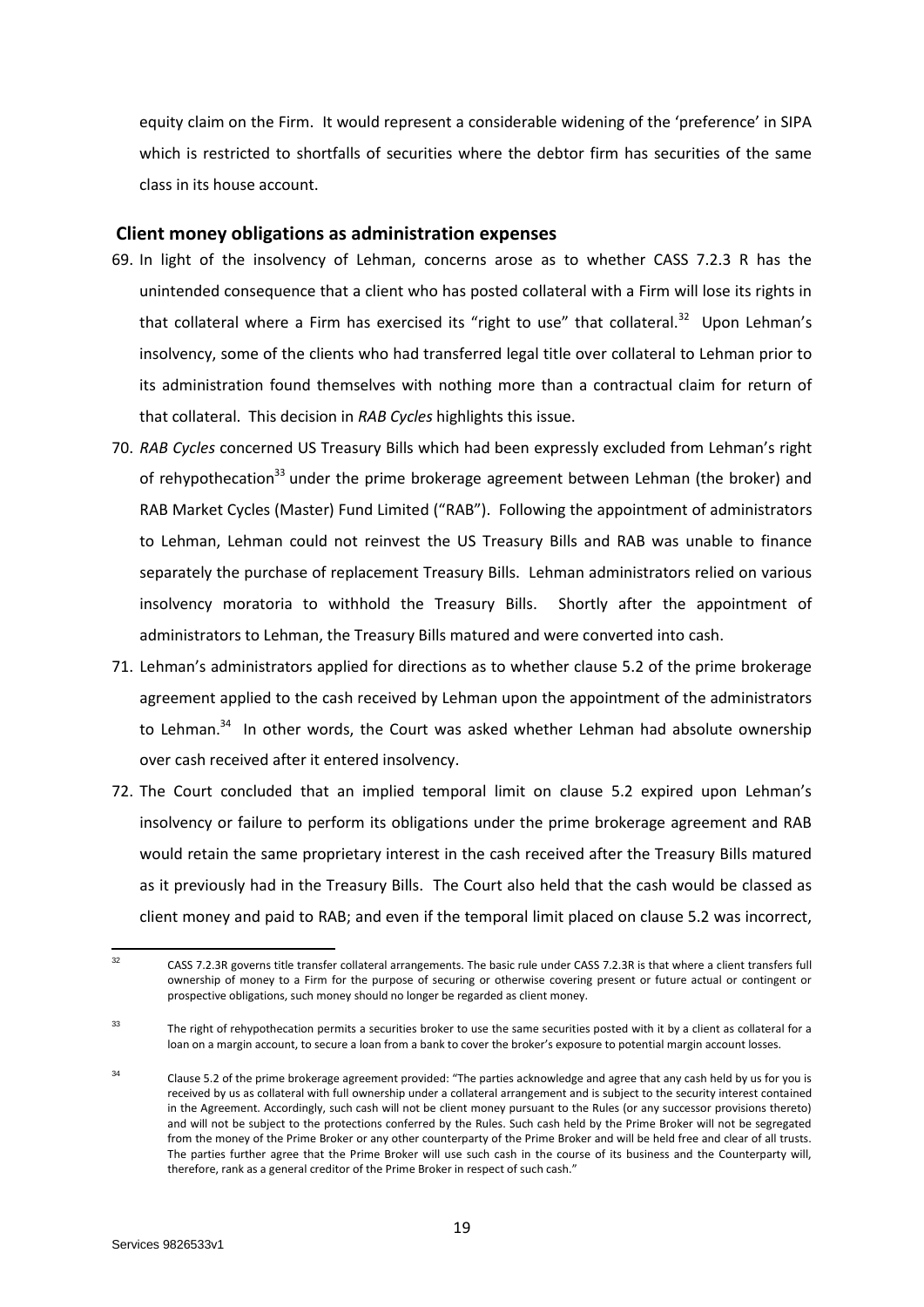the cash derived from the Treasury Bills should still be paid to RAB as an expense of the administration because they were only received and retained by Lehman administrators by way of insolvency moratoria.

- 73. RAB Cycles highlights the possibility of allowing a client's claim in respect of client monies to be addressed as an administration expenses liability by the administrator.
- 74. In Re *Japan Leasing (Europe) plc* [1999] BPIR 911 ("*Japan Leasing*") the court considered whether certain payments received by a company after it entered into administration could be regarded as expenses of the administration. A court may regard retention of funds received by administrators as an unconscionable attempt to obtain a windfall for the estate and contrary to the principle that, as an officer of the court, an insolvency practitioner will be held to a higher standard of conduct.<sup>35</sup> Thus, the court would almost certainly consider that, if an administrator were to receive any client monies *after* the date of entry into administration, it would be unconscionable for the administrator to retain those monies and the monies could, in theory, be regarded as an expense of the administration.
- 75. In *Japan Leasing* the administration expenses liability rested on the (fictional) supposition that the administrator has elected to continue the company's role for the benefit of the estate. However, in reaching this conclusion the judge relied heavily on a passage from the judgment of Nicholls LJ in *Re Atlantic Computer Systems plc* [1992] Ch 50 which was subsequently disapproved by Lord Hoffmann in *Re Toshoku Finance UK plc* [2002] UKHL 6; [2002] 3 All ER 961 at 971. Lord Hoffmann refused to accept, in the context of a liquidation, that obligations under pre-insolvency contracts could be precisely assimilated to post-insolvency debts for the purposes of determining what constitutes a liquidation expense or that there is any discretion reserved to the court to determine what is an expense on the just and equitable ground. The conclusion in *Japan Leasing* as to administration expenses should therefore be treated with some caution (although the general principle in *ex p. James* is still applicable to the payments enriching the insolvent estate).
- 76. In *Toshoku* Lord Hoffmann said that liquidation expenses in respect of pre-insolvency contracts would:

"include debts which, under the *Lundy Granite Co* principle, are deemed to be expenses of the liquidation. *Ordinarily this means that debts such as rents under a lease will be treated as coming within para (a)*, but the principle may possibly enlarge the scope of other paragraphs as well" (own emphasis).

 $35$ 

<sup>35</sup> *Ex p. James, re Condon* (1874) L.R. 9 Ch.App. 609.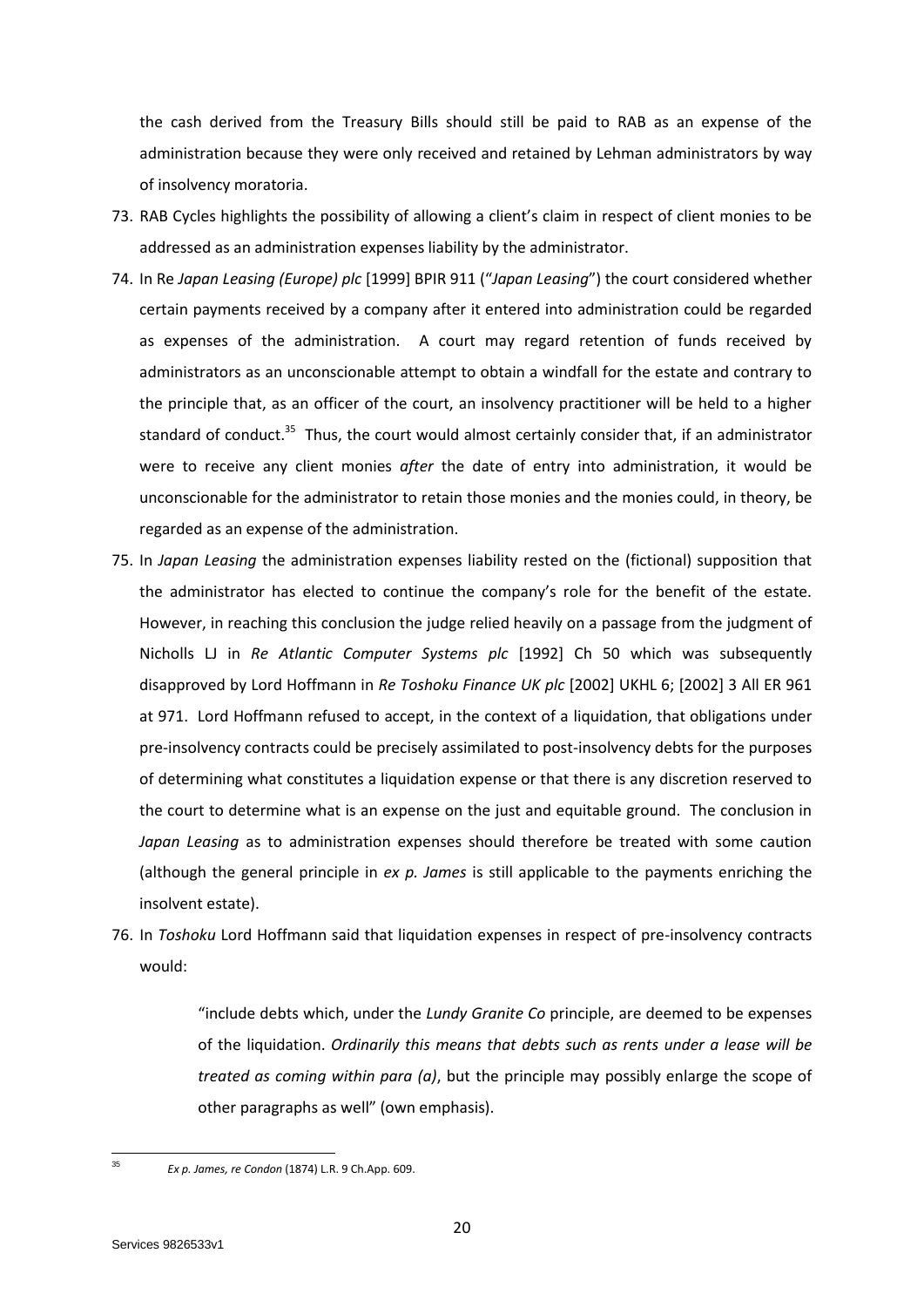- 77. In *Goldacre (Offices) Ltd v Nortel Networks UK Ltd (in administration)* [2010] 2 BCLC 248 His Honour Judge Pearle QC applied *Toshoku* in the context of an administration to obligations to pay rent under a lease which was entered into by the pre-insolvent company and then adopted by the administrators. The judge confirmed that the court does not have any discretion to decide whether a given cost or expense constitutes an expense of the administration.
- 78. Two months *earlier* in *RAB Cycles*, Briggs J took the view, *obiter*, at 109 that the *Lundy Granite* principle would allow debts arising from the administrator's retention of client securities to be deemed expenses of the administration on the grounds that the administrators had "resisted [the securities'] delivery to Counterparties on demand, because to have done so would have been contrary to the efficient conduct of the administration. It has therefore been for the better conduct of the administration that the securities have thus far been retained."
- 79. He went on to say: "By contrast it is no part of the purpose of the administration that the unsecured creditors of Lehman should obtain a consequential windfall at the Counterparties' expense. Payments of sums equivalent to [the debts] are therefore necessary disbursements, because they are necessary in order to remedy the injustice which the retention of that windfall would otherwise bring about."
- 80. These passages were considered in *Goldacre* where the judge, at 13, observed the difficulty of bringing Briggs J's *obiter* remarks within the proper scope of the *Lundy Granite* principle. Judge Purle also held that, at least in relation to rent, the liability in question cannot be regarded as an expense until the administrator has used the property and/or taken a decision to retain it. This suggests that, at the very least, the administrator's decision to resist the transfer of any monies out of the estate must be an active one and not merely the result of general confusion and uncertainty at the outset of a large, complex administration.
- 81. Realistically, a reluctance to return client monies immediately to the clients on the part of an administration would almost certainly be properly attributable to the administrator's desire to investigate the legal and operational complexities of the insolvent Firm's position rather than a desire to take advantage of a windfall. Nonetheless, there may still be scope to argue that client monies should be paid to the client as an administration expense on the grounds that the administrator is deemed to have "resisted" their immediate transfer "for the better conduct of the administration".<sup>36</sup> Recent authorities have suggested that such an argument is plausible in certain circumstances but are not wholly clear as to its scope.<sup>37</sup>

 $\frac{1}{36}$ *RAB Cycles* at 109.

<sup>37</sup> See *RAB Cycles* and *Goldacre*.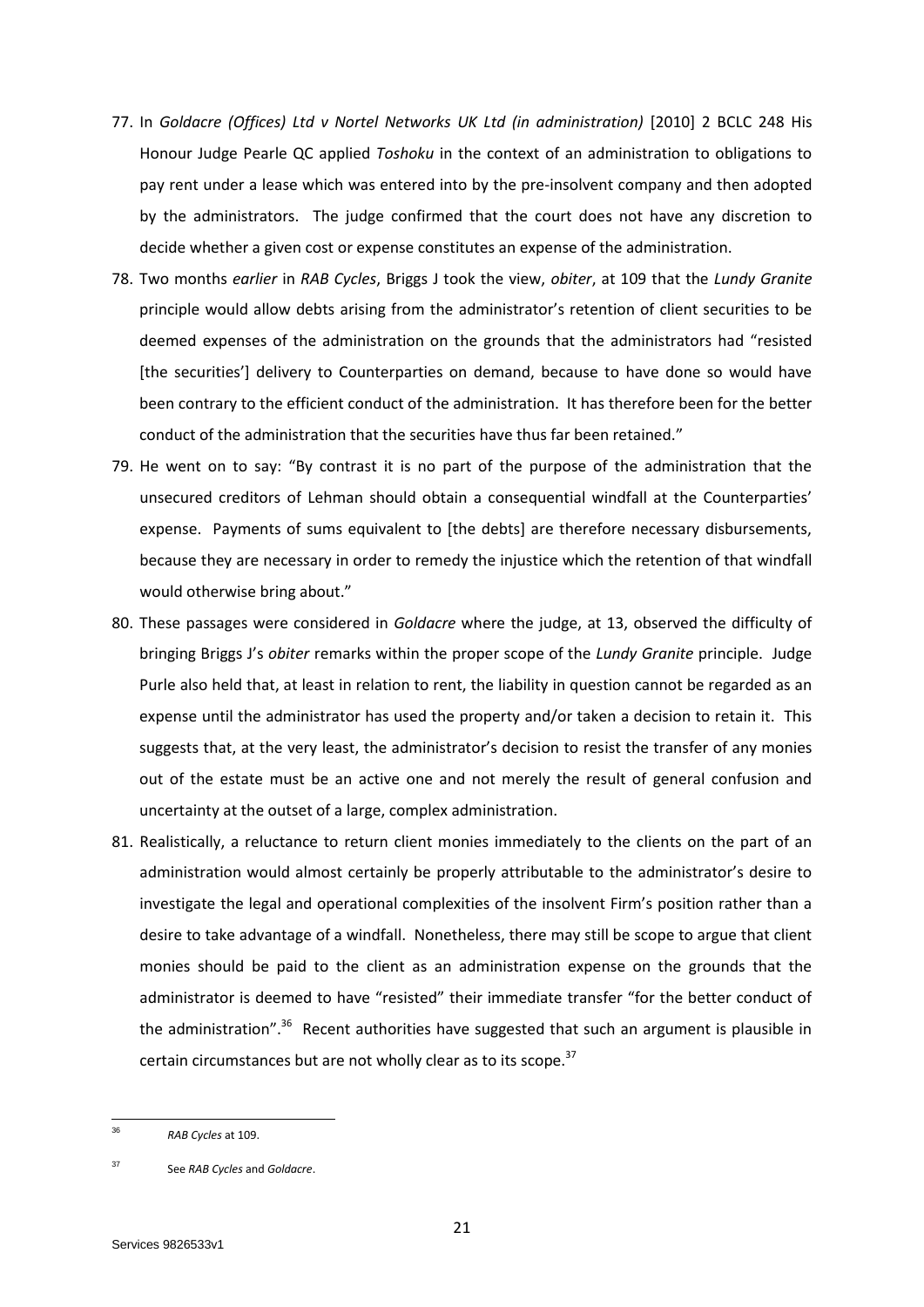#### **Application of this alternative remedy**

- 82. The alternative remedy would operate as a "belt and braces" remedy in addition the remedies referred to above. In order to give effect to the alternative remedy, changes to Table 1 of the IBSAR, which applies Schedule B1 of the Insolvency Act 1986 would be necessary.<sup>38</sup> This would need to indicate that paragraph 63 of Schedule B1 was modified to permit the administrator to apply to court for an order making the client money obligations part of the administration expenses.
- 83. In addition to changes to the IBSAR, changes to Part 4 (Expenses of Special Administration) of the recently enacted Investment Bank Special Administration (England and Wales) Rules 2011 ("IBSA Rules") would be necessary. In particular, Rule 283 would need to make it clear that the "fees, costs, charges and other expenses" included any client money obligations "as expenses of the special administration".

## **Priority of expenses**

- 84. Administration expenses usually rank in priority to the administrator's own remuneration.<sup>39</sup> If this were thought undesirable from the perspective of the policy of not deterring insolvency practitioners from taking office, appropriate amendments to paragraph 99 could achieve a different order of priority for "client money expenses".<sup>40</sup>
- 85. Moreover, in the unlikely event that an investment firm is subject to liquidation proceedings, the general rules as to priority of expenses in Rule 4.218 of the Insolvency Rules 1986 would also need to be amended to reflect client money obligations.

# **CONCLUSION**

86. As is the case with the policy options discussed in Section 2 above, although not involving an amendment to CASS, the alternative remedy is intended to enhance the protections in CASS and not replace them. Notwithstanding that the FSA is not charged with amending the IBSAR or IBSA Rules, the FSA should discuss these options with HM Treasury.

<sup>38</sup> Paragraph 63 of Schedule B1 of the Insolvency Act 1986 provides for the administrator of a bankrupt to apply to the court for directions in connection with his functions.

<sup>&</sup>lt;sup>39</sup> See the Insolvency Act 1986, Schedule B1 paragraphs 99(3) and 99(4).

<sup>40</sup> Parallel amendments to the IBSAR would also need to be considered.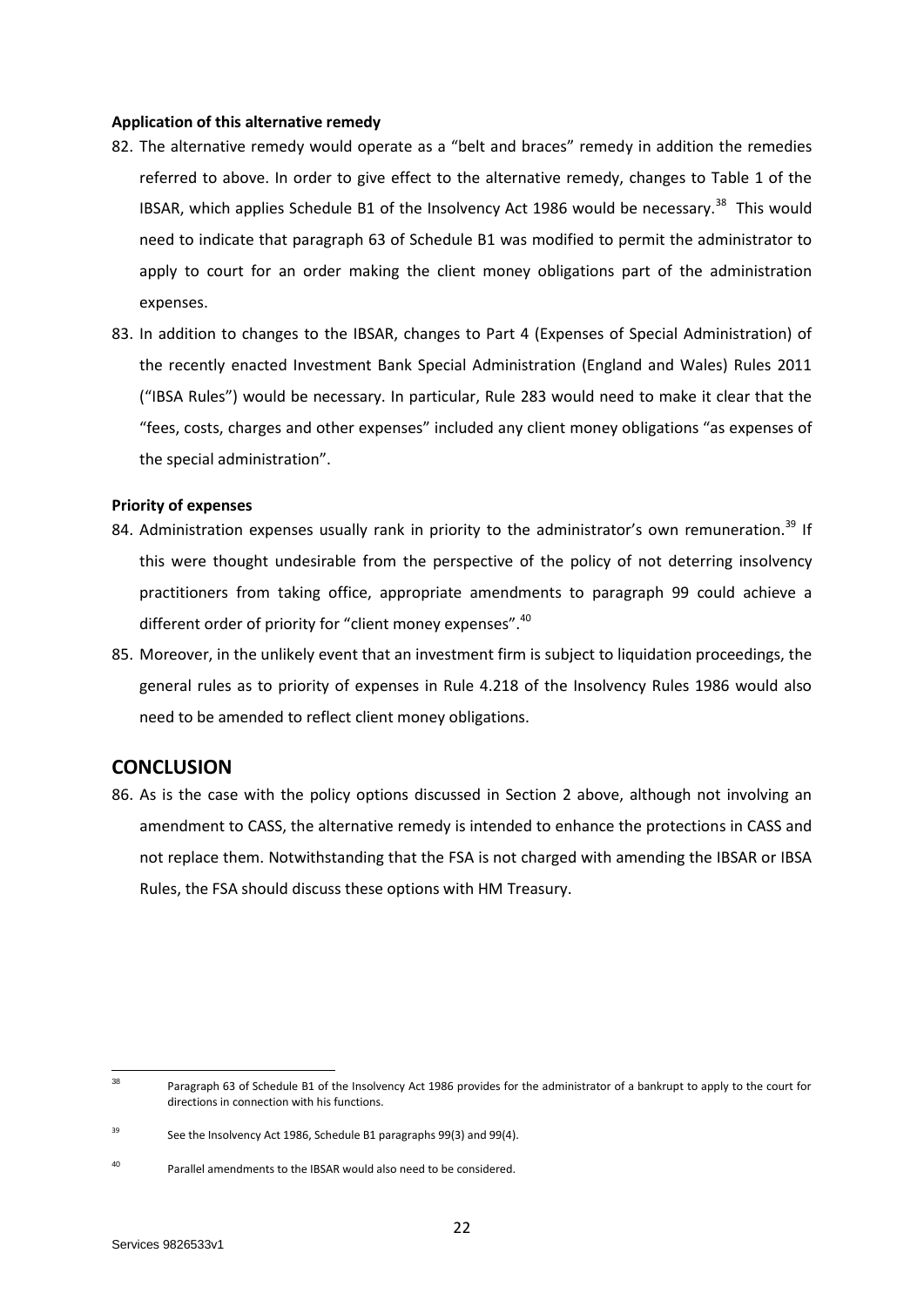### **Annex One – suggested amendments to CASS**

*...7.7.2 R [A [firm](http://fsahandbook.info/FSA/glossary-html/handbook/Glossary/F?definition=G430) receives and holds [client money](http://fsahandbook.info/FSA/glossary-html/handbook/Glossary/C?definition=G160) as trustee (or in Scotland as agent)*  both before and after segregating such client money by placing it into one or *more bank accounts in accordance with CASS 7.4.1 R on the following terms:* 

> *(1) for the purposes of and on the terms of the [client money rules](http://fsahandbook.info/FSA/glossary-html/handbook/Glossary/C?definition=G162) and the [client money distribution rules;](http://fsahandbook.info/FSA/glossary-html/handbook/Glossary/C?definition=G2598)*

> *(2) subject to (4), for the [clients](http://fsahandbook.info/FSA/glossary-html/handbook/Glossary/C?definition=G156) (other than [clients](http://fsahandbook.info/FSA/glossary-html/handbook/Glossary/C?definition=G156) which are [insurance](http://fsahandbook.info/FSA/glossary-html/handbook/Glossary/I?definition=G568)  [undertakings](http://fsahandbook.info/FSA/glossary-html/handbook/Glossary/I?definition=G568) when acting as such with respect of [client money](http://fsahandbook.info/FSA/glossary-html/handbook/Glossary/C?definition=G160) received in the course of [insurance mediation activity](http://fsahandbook.info/FSA/glossary-html/handbook/Glossary/I?definition=G566) and that was opted in to this chapter):*

*(a) from whom that money is received;*

*(b) for or on behalf of whom that [money](http://fsahandbook.info/FSA/glossary-html/handbook/Glossary/M?definition=G725) is held;*

- *(c) to whom the firm is under a legal [or regulatory] obligation to pay that money such that it forms part of the client equity balance for that client; or*
- *(d) to whom another person is under a legal [or regulatory] obligation to pay that money by transferring the money to the firm to be treated by the firm as client money for and on behalf of the client such that it forms part of the client equity balance for that client,*

*according to their respective interests in it;* 

*(3) after all valid claims in (2) have been met, for [clients](http://fsahandbook.info/FSA/glossary-html/handbook/Glossary/C?definition=G156) which are [insurance undertakings](http://fsahandbook.info/FSA/glossary-html/handbook/Glossary/I?definition=G568) with respect of [client money](http://fsahandbook.info/FSA/glossary-html/handbook/Glossary/C?definition=G160) received in the course of [insurance mediation activity](http://fsahandbook.info/FSA/glossary-html/handbook/Glossary/I?definition=G566) according to their respective interests in it;* 

*(4) on [failure](http://fsahandbook.info/FSA/glossary-html/handbook/Glossary/F?definition=G406) of the [firm,](http://fsahandbook.info/FSA/glossary-html/handbook/Glossary/F?definition=G430) for the payment of the costs properly attributable to the distribution of the [client money](http://fsahandbook.info/FSA/glossary-html/handbook/Glossary/C?definition=G160) in accordance with (2); and* 

*(5) after all valid claims and costs under (2) to (4) have been met, for the [firm](http://fsahandbook.info/FSA/glossary-html/handbook/Glossary/F?definition=G430) itself.]...* 

#### *client equity*

## *balance the amount which:*

(a) *a [firm](http://fsahandbook.info/FSA/glossary-html/handbook/Glossary/F?definition=G430) would be liable (ignoring any non-cash [collateral](http://fsahandbook.info/FSA/glossary-html/handbook/Glossary/C?definition=G175) held) to pay to a [client](http://fsahandbook.info/FSA/glossary-html/handbook/Glossary/C?definition=G156) (or the [client](http://fsahandbook.info/FSA/glossary-html/handbook/Glossary/C?definition=G156) to the [firm\)](http://fsahandbook.info/FSA/glossary-html/handbook/Glossary/F?definition=G430) in respect of any legal [or regulatory] obligation [arising prior to a primary pooling event] requiring a firm to pay money of any currency to a client, including but not limited to hi[s](http://fsahandbook.info/FSA/glossary-html/handbook/Glossary/M?definition=G690)*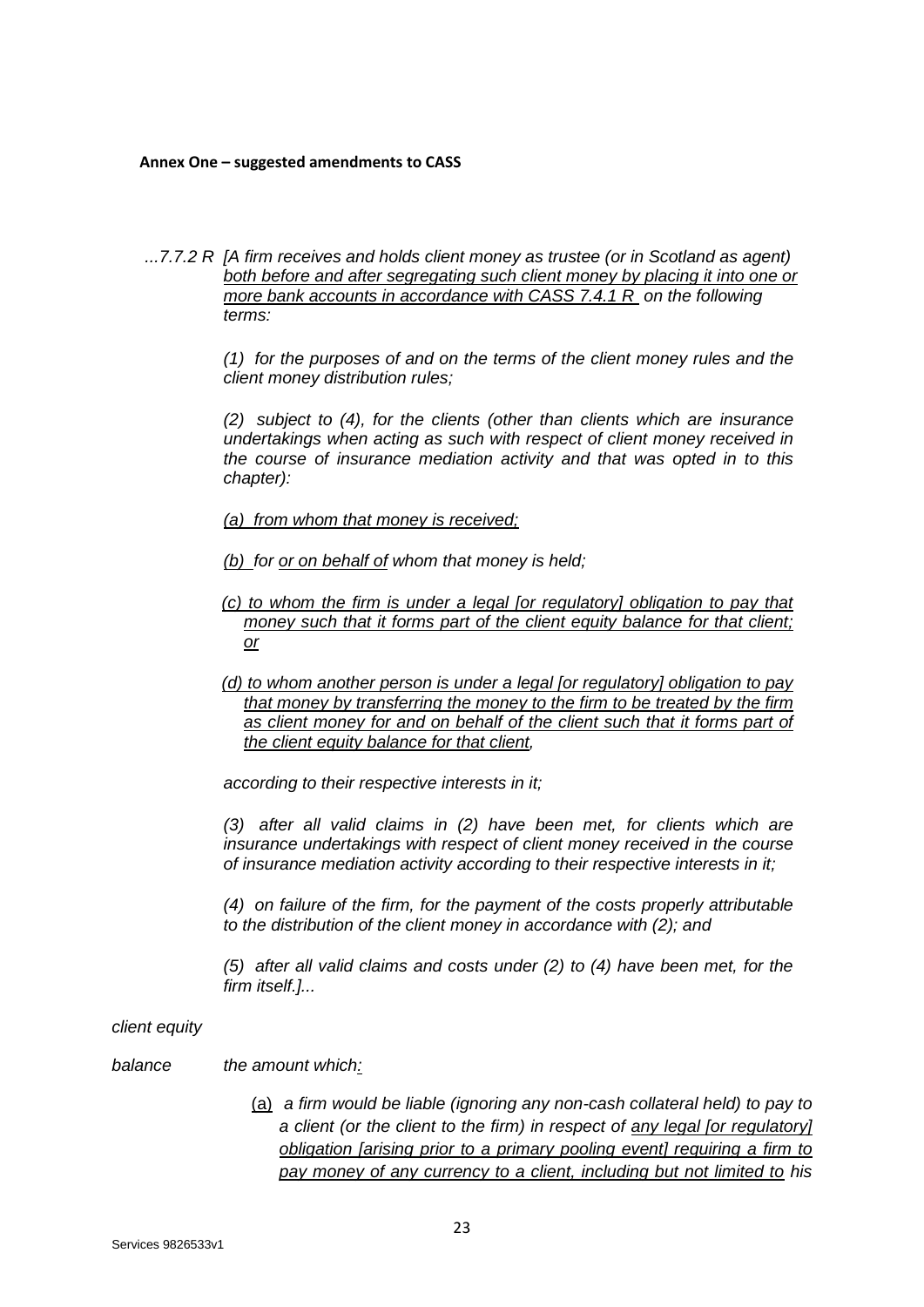*margined transactions if each of his open positions was liquidated at the closing or settlement prices published by the relevant exchange or other appropriate pricing source and his account closed. This refers to cash values and does not include non-cash [collateral](http://fsahandbook.info/FSA/glossary-html/handbook/Glossary/C?definition=G175) or othe[r](http://fsahandbook.info/FSA/glossary-html/handbook/Glossary/D?definition=G282) [designated investments](http://fsahandbook.info/FSA/glossary-html/handbook/Glossary/D?definition=G282) held in respect of a [margined transaction;](http://fsahandbook.info/FSA/glossary-html/handbook/Glossary/M?definition=G690) and/or*

- (b) *A person (other than the firm) would be liable in respect of any legal*  [or regulatory] obligation [arising prior to a primary pooling event] *requiring a that person to pay money of any currency to a client by transferring the money to the firm to be treated by the firm as client. ...*
- *client money ...(2A) (in [CASS 6,](http://fsahandbook.info/FSA/html/handbook/CASS/6#DES1) and [CASS 7](http://fsahandbook.info/FSA/html/handbook/CASS/7#DES1) and [CASS 7A](http://fsahandbook.info/FSA/html/handbook/CASS/7A#DES1) and, in so far as it relates to matters covered by [CASS 6,](http://fsahandbook.info/FSA/html/handbook/CASS/6#DES1) [CASS 7,](http://fsahandbook.info/FSA/html/handbook/CASS/7#DES1) or [COBS\)](http://fsahandbook.info/FSA/glossary-html/handbook/Glossary/C?definition=G2360) subject to the [client money](http://fsahandbook.info/FSA/glossary-html/handbook/Glossary/C?definition=G162)  [rules,](http://fsahandbook.info/FSA/glossary-html/handbook/Glossary/C?definition=G162) [money](http://fsahandbook.info/FSA/glossary-html/handbook/Glossary/M?definition=G725) of any currency:*

*(a) that a [firm](http://fsahandbook.info/FSA/glossary-html/handbook/Glossary/F?definition=G430) receives or holds for, or on behalf of, a client in the course of, or in connection with, its [MiFID business;](http://fsahandbook.info/FSA/glossary-html/handbook/Glossary/M?definition=G1976) and/or* 

*(b) which, in the course of carrying on [designated investment business](http://fsahandbook.info/FSA/glossary-html/handbook/Glossary/D?definition=G283) that is not [MiFID business,](http://fsahandbook.info/FSA/glossary-html/handbook/Glossary/M?definition=G1976) a [firm](http://fsahandbook.info/FSA/glossary-html/handbook/Glossary/F?definition=G430) holds in respect of any [investment agreement](http://fsahandbook.info/FSA/glossary-html/handbook/Glossary/I?definition=G592) entered into, or to be entered into, with or for a [client,](http://fsahandbook.info/FSA/glossary-html/handbook/Glossary/C?definition=G156) or which a [firm](http://fsahandbook.info/FSA/glossary-html/handbook/Glossary/F?definition=G430) treats as [client money](http://fsahandbook.info/FSA/glossary-html/handbook/Glossary/C?definition=G160) in accordance with the [client money rules.](http://fsahandbook.info/FSA/glossary-html/handbook/Glossary/C?definition=G162)*

*(2B) (in CASS 7A and in so far as it relates to matters covered by [CASS 6,](http://fsahandbook.info/FSA/html/handbook/CASS/6#DES1) [CASS 7,](http://fsahandbook.info/FSA/html/handbook/CASS/7#DES1) or [COBS\)](http://fsahandbook.info/FSA/glossary-html/handbook/Glossary/C?definition=G2360) money of any currency;*

- *(a) which a [firm](http://fsahandbook.info/FSA/glossary-html/handbook/Glossary/F?definition=G430) receives or holds for, or on behalf of, a client in the course of, or in connection with, its [MiFID business;](http://fsahandbook.info/FSA/glossary-html/handbook/Glossary/M?definition=G1976) and/or*
- *(b) in respect of any client equity balance arising in the course of, or in connection with, the firm's [MiFID business.](http://fsahandbook.info/FSA/glossary-html/handbook/Glossary/M?definition=G1976)*
- *(c) which, in the course of carrying on [designated investment business](http://fsahandbook.info/FSA/glossary-html/handbook/Glossary/D?definition=G283) that is not [MiFID business,](http://fsahandbook.info/FSA/glossary-html/handbook/Glossary/M?definition=G1976) a [firm](http://fsahandbook.info/FSA/glossary-html/handbook/Glossary/F?definition=G430) holds in respect of any [investment agreement](http://fsahandbook.info/FSA/glossary-html/handbook/Glossary/I?definition=G592) entered into, or to be entered into, with or for a [client,](http://fsahandbook.info/FSA/glossary-html/handbook/Glossary/C?definition=G156) or which a [firm](http://fsahandbook.info/FSA/glossary-html/handbook/Glossary/F?definition=G430) treats as [client money](http://fsahandbook.info/FSA/glossary-html/handbook/Glossary/C?definition=G160) in accordance with the [client money rules.](http://fsahandbook.info/FSA/glossary-html/handbook/Glossary/C?definition=G162)*
- *(d) in respect of any client equity balance arising in the course of carrying on [designated investment business](http://fsahandbook.info/FSA/glossary-html/handbook/Glossary/D?definition=G283) that is not and in respect of any [investment agreement](http://fsahandbook.info/FSA/glossary-html/handbook/Glossary/I?definition=G592) entered into, or to be entered into, with or for a [client.](http://fsahandbook.info/FSA/glossary-html/handbook/Glossary/C?definition=G156) ...*